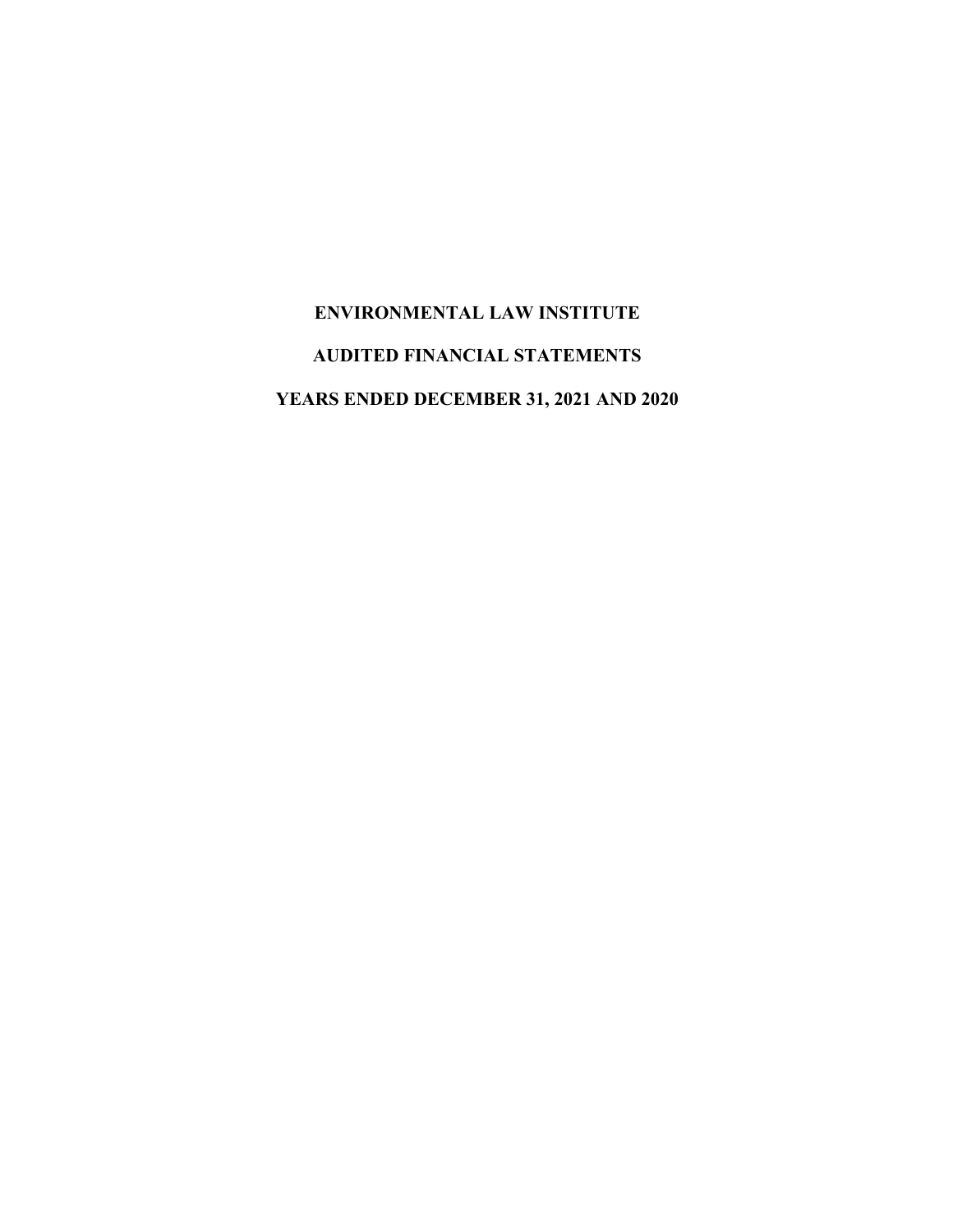|                                                    | Page      |
|----------------------------------------------------|-----------|
| <b>Independent Auditor's Report</b>                | $1 - 2$   |
| <b>Audited Financial Statements</b>                |           |
| <b>Statements of Financial Position</b>            | $3 - 4$   |
| Statements of Activities and Changes in Net Assets | $5 - 6$   |
| <b>Statements of Functional Expenses</b>           | $7 - 8$   |
| <b>Statements of Cash Flows</b>                    | 9         |
| Notes to Financial Statements                      | $10 - 24$ |

### **Table of Contents**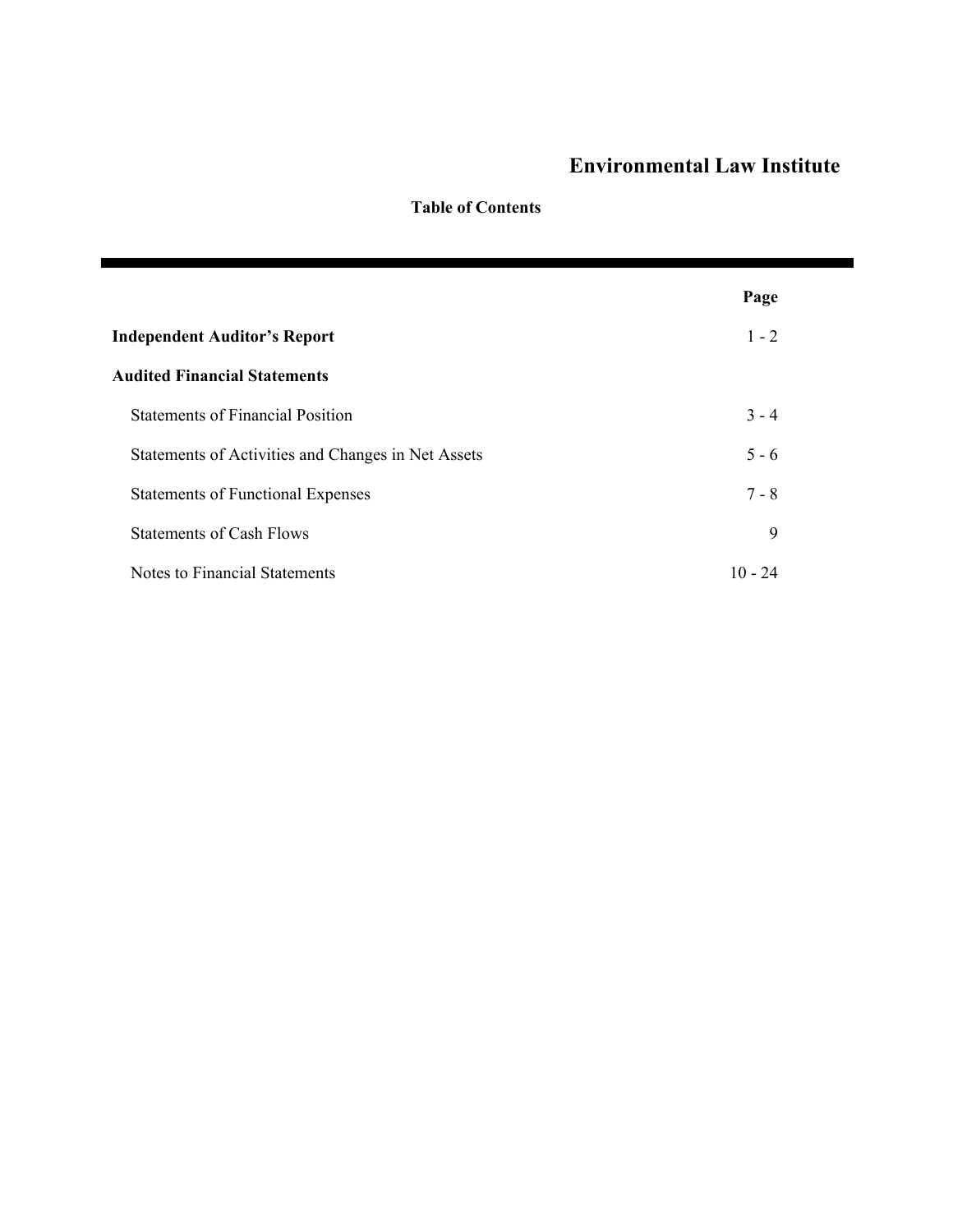

111 Rockville Pike Suite 600 Rockville, Maryland 20850

₩ 301.231.6200 ■ 301.231.7630 www.aronsonllc.com info@aronsonllc.com

#### **Independent Auditor's Report**

Board of Directors **Environmental Law Institute**  Washington, D.C.

#### *Opinion*

We have audited the accompanying financial statements of **Environmental Law Institute** (a nonprofit organization), which comprise the Statements of Financial Position as of December 31, 2021 and 2020, and the related Statements of Activities and Changes in Net Assets, Functional Expenses, and Cash Flows for the years then ended, and the related notes to the financial statements.

In our opinion, the financial statements referred to above present fairly, in all material respects, the financial position of **Environmental Law Institute** as of December 31, 2021, and 2020 and the changes in its net assets and its cash flows for the years then ended in accordance with accounting principles generally accepted in the United States of America.

#### *Basis for Opinion*

We conducted our audits in accordance with auditing standards generally accepted in the United States of America. Our responsibilities under those standards are further described in the Auditor's Responsibilities for the Audit of the Financial Statements section of our report. We are required to be independent of **Environmental Law Institute** and to meet our other ethical responsibilities in accordance with the relevant ethical requirements relating to our audits. We believe that the audit evidence we have obtained is sufficient and appropriate to provide a basis for our audit opinion.

#### *Responsibilities of Management for the Financial Statements*

Management is responsible for the preparation and fair presentation of the financial statements in accordance with accounting principles generally accepted in the United States of America, and for the design, implementation, and maintenance of internal control relevant to the preparation and fair presentation of financial statements that are free from material misstatement, whether due to fraud or error.

In preparing the financial statements, management is required to evaluate whether there are conditions or events, considered in the aggregate, that raise substantial doubt about **Environmental Law Institute**'s ability to continue as a going concern within one year after the date that the financial statements are available to be issued.



Certified Public Accountants & Management Consultants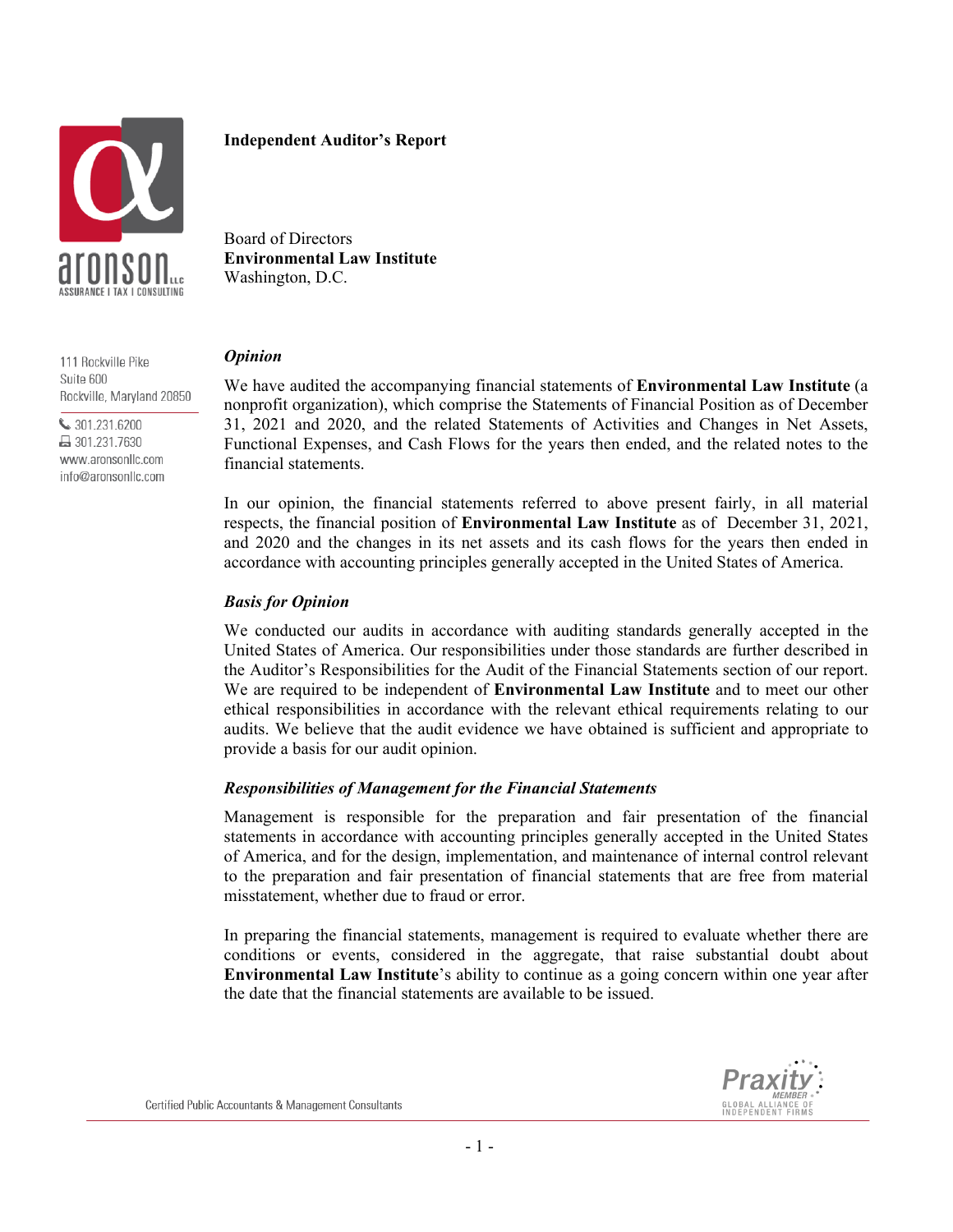#### **Independent Auditor's Report (Continued)**

#### *Auditor's Responsibilities for the Audit of the Financial Statements*

Our objectives are to obtain reasonable assurance about whether the financial statements as a whole are free from material misstatement, whether due to fraud or error, and to issue an auditor's report that includes our opinion. Reasonable assurance is a high level of assurance but is not absolute assurance and therefore is not a guarantee that an audit conducted in accordance with generally accepted auditing standards will always detect a material misstatement when it exists. The risk of not detecting a material misstatement resulting from fraud is higher than for one resulting from error, as fraud may involve collusion, forgery, intentional omissions, misrepresentations, or the override of internal control. Misstatements are considered material if there is a substantial likelihood that, individually or in the aggregate, they would influence the judgment made by a reasonable user based on the financial statements.

In performing an audit in accordance with generally accepted auditing standards, we:

- Exercise professional judgment and maintain professional skepticism throughout the audit.
- Identify and assess the risks of material misstatement of the financial statements, whether due to fraud or error, and design and perform audit procedures responsive to those risks. Such procedures include examining, on a test basis, evidence regarding the amounts and disclosures in the financial statements.
- Obtain an understanding of internal control relevant to the audit in order to design audit procedures that are appropriate in the circumstances, but not for the purpose of expressing an opinion on the effectiveness of **Environmental Law Institute**'s internal control. Accordingly, no such opinion is expressed.
- Evaluate the appropriateness of accounting policies used and the reasonableness of significant accounting estimates made by management, as well as evaluate the overall presentation of the financial statements.
- Conclude whether, in our judgment, there are conditions or events, considered in the aggregate, that raise substantial doubt about **Environmental Law Institute**'s ability to continue as a going concern for a reasonable period of time.

We are required to communicate with those charged with governance regarding, among other matters, the planned scope and timing of the audit, significant audit findings, and certain internal control related matters that we identified during the audit.

Arongon un

Rockville, Maryland May 23, 2022



Certified Public Accountants & Management Consultants

111 Rockville Pike | Suite 600 | Rockville, Maryland 20850 | \$301.231.6200 | 4301.231.7630 | www.aronsonllc.com | info@aronsonllc.com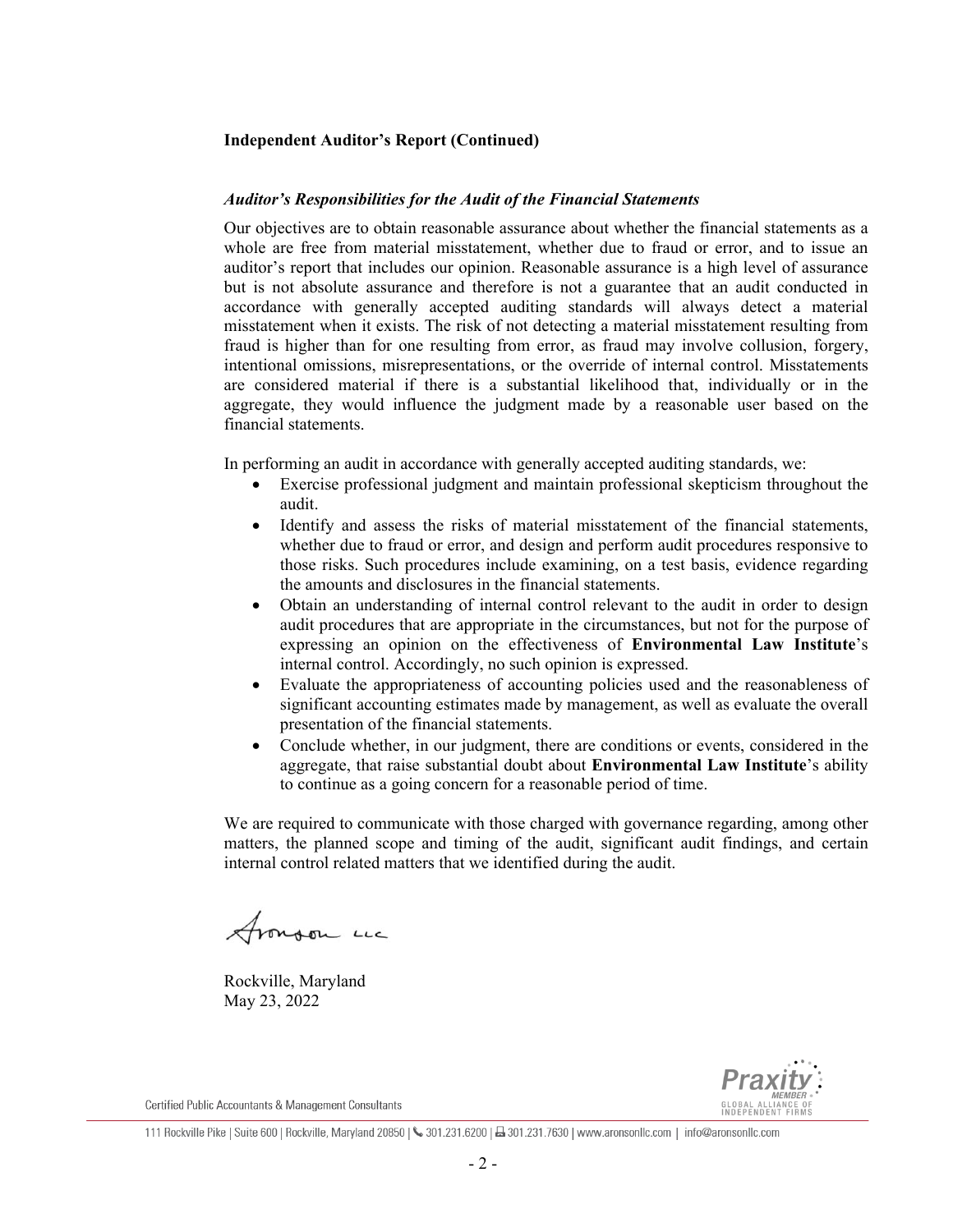| December 31,                                    | 2021       | 2020                        |
|-------------------------------------------------|------------|-----------------------------|
| <b>Assets</b>                                   |            |                             |
| <b>Current assets</b>                           |            |                             |
| Cash and cash equivalents<br>$\mathbf S$        | 3,513,949  | $\mathbb{S}$<br>2,882,444   |
| Accounts receivable                             |            |                             |
| Contracts                                       | 96,861     | 67,877                      |
| Other                                           | 8,368      | 6,171                       |
| Contributions receivable, net                   | 1,006,079  | 500,255                     |
| Investments                                     | 6,455,030  | 5,698,662                   |
| Prepaid expenses and inventory                  | 162,225    | 176,471                     |
|                                                 |            |                             |
| <b>Total current assets</b>                     | 11,242,512 | 9,331,880                   |
| Deferred compensation plan assets               | 82,824     | 45,690                      |
| Property and equipment, at cost                 |            |                             |
| Furniture, equipment and software               | 466,280    | 450,166                     |
| Leasehold improvements                          | 1,010,393  | 1,010,393                   |
| <b>Total</b>                                    | 1,476,673  | 1,460,559                   |
| Less: Accumulated depreciation and amortization | (851, 017) | (736, 516)                  |
| Property and equipment, net                     | 625,656    | 724,043                     |
| <b>Other assets</b>                             |            |                             |
| Security deposit                                | 65,604     | 65,604                      |
| <b>Total assets</b><br>\$.                      | 12,016,596 | 10,167,217<br><sup>\$</sup> |

#### **Statements of Financial Position**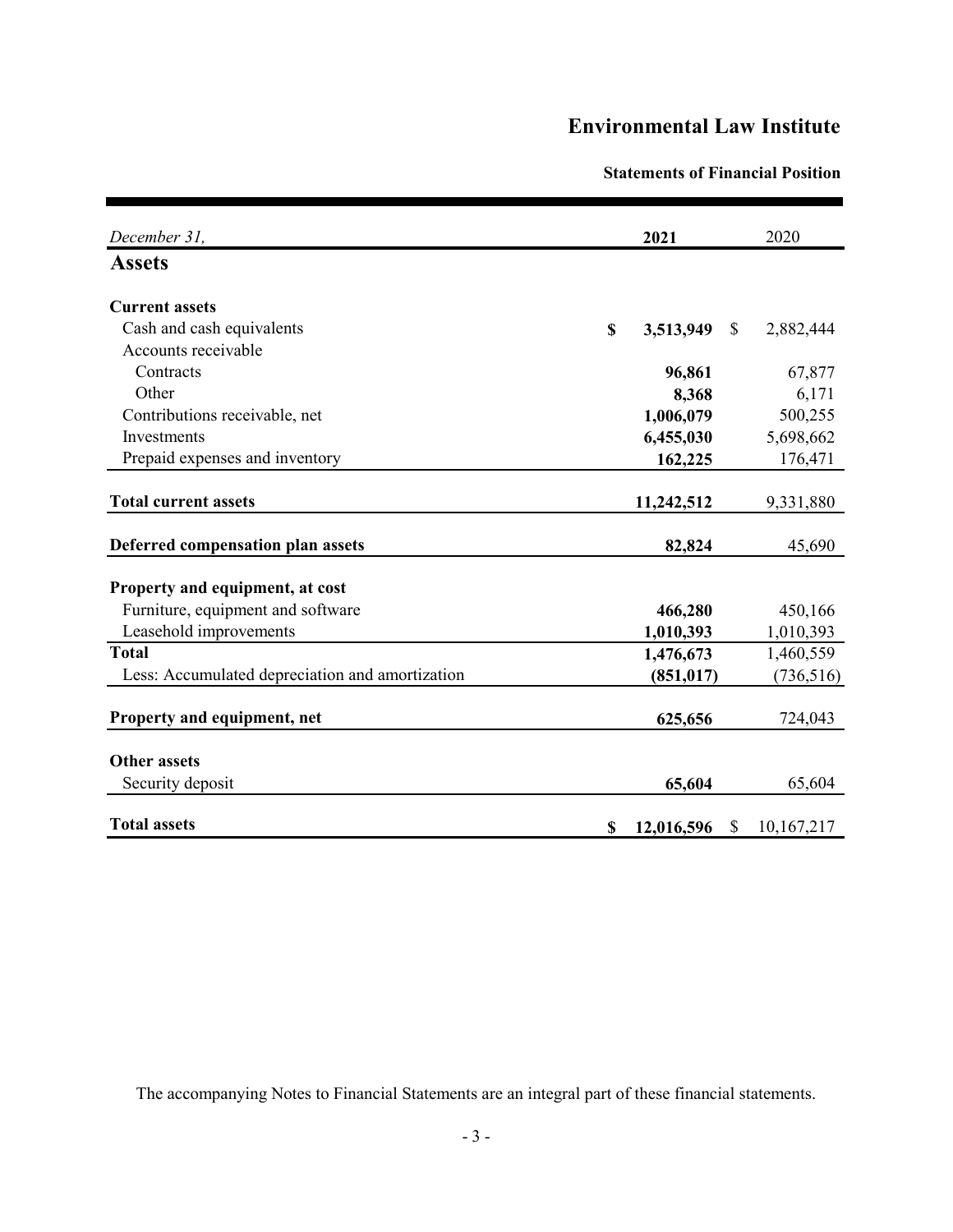|                                          | 2021                          |               | 2020      |
|------------------------------------------|-------------------------------|---------------|-----------|
| <b>Liabilities and Net Assets</b>        |                               |               |           |
| <b>Current liabilities</b>               |                               |               |           |
| Accounts payable and accrued liabilities | \$<br>230,621                 | <sup>\$</sup> | 227,191   |
|                                          |                               |               |           |
| Accrued payroll and vacation             | 818,708                       |               | 560,274   |
| Deferred revenue                         | 440,014                       |               | 258,651   |
| Refundable advances                      | 1,338,373                     |               | 522,890   |
| Deferred rent, current portion           | 122,587                       |               |           |
| <b>Total current liabilities</b>         | 2,950,303                     |               | 1,569,006 |
|                                          |                               |               |           |
| Deferred compensation plan liability     | 83,323                        |               | 45,865    |
| Deferred rent, net of current portion    | 881,743                       |               | 1,090,155 |
|                                          |                               |               |           |
| <b>Total liabilities</b>                 | 3,915,369                     |               | 2,705,026 |
|                                          |                               |               |           |
| <b>Net assets</b>                        |                               |               |           |
| Net assets without donor restrictions    | 6,237,785                     |               | 5,759,582 |
| Net assets with donor restrictions       | 1,863,442                     |               | 1,702,609 |
|                                          |                               |               |           |
| <b>Total net assets</b>                  | 8,101,227                     |               | 7,462,191 |
|                                          |                               |               |           |
|                                          |                               |               |           |
|                                          |                               |               |           |
|                                          |                               |               |           |
|                                          |                               |               |           |
|                                          |                               |               |           |
| <b>Total liabilities and net assets</b>  | \$<br>12,016,596 \$10,167,217 |               |           |

**Statements of Financial Position (continued)**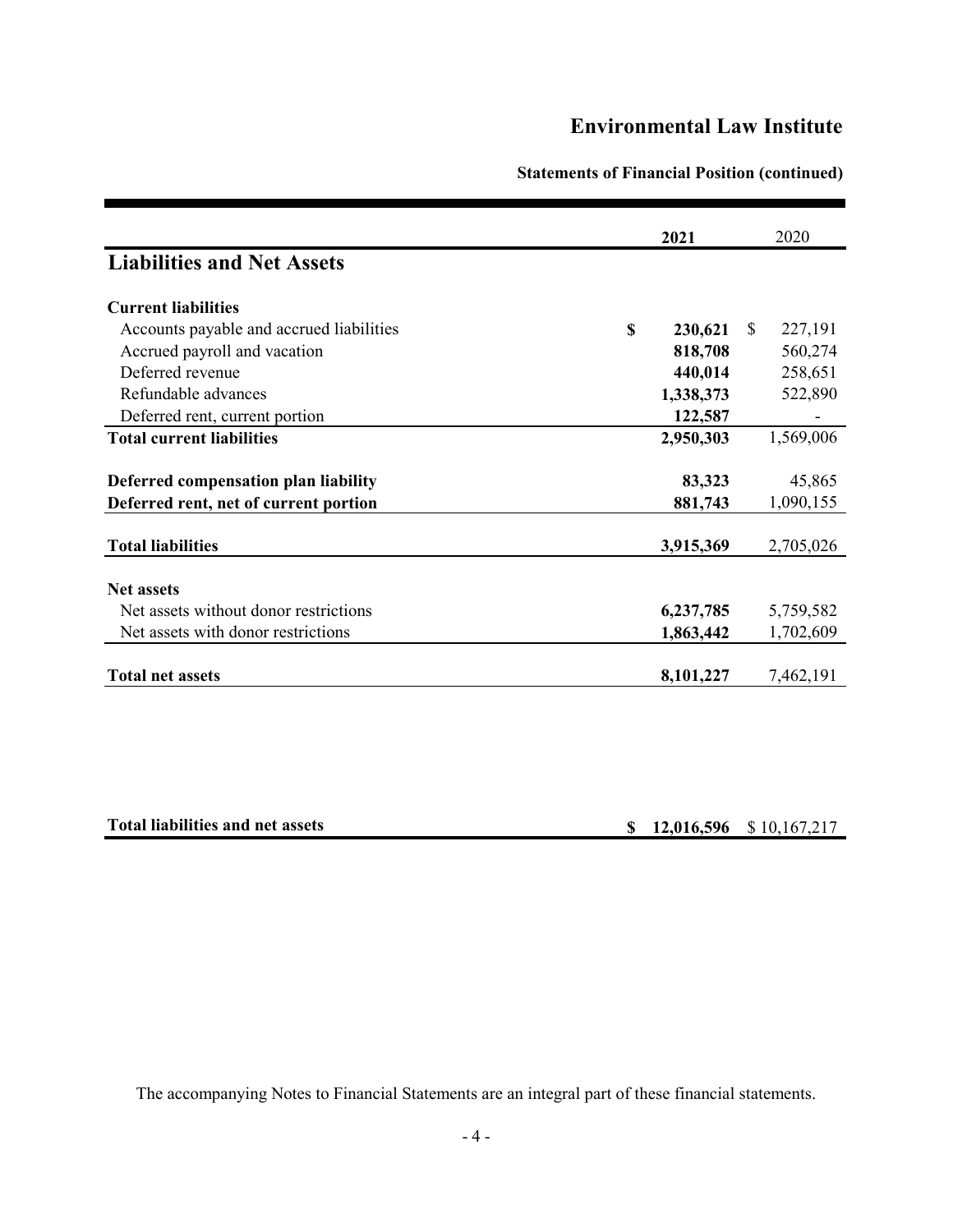|                                                                                       | <b>Without Donor</b> |              | Board                    |                           | <b>Total Without</b><br>Donor |              | With Donor               |             |            |
|---------------------------------------------------------------------------------------|----------------------|--------------|--------------------------|---------------------------|-------------------------------|--------------|--------------------------|-------------|------------|
| Year Ended December 31, 2021                                                          | Restrictions         |              | Designated               |                           | Restrictions                  |              | Restrictions             |             | Total      |
| <b>Operating revenues</b>                                                             |                      |              |                          |                           |                               |              |                          |             |            |
| Contributions                                                                         |                      |              |                          |                           |                               |              |                          |             |            |
| Federal government                                                                    | \$<br>586,269        | $\mathbb{S}$ |                          | \$                        | 586,269                       | $\mathbb{S}$ |                          | $\mathbf S$ | 586,269    |
| Foundation                                                                            | 559,107              |              |                          |                           | 559,107                       |              | 1,598,399                |             | 2,157,506  |
| Corporations and individuals                                                          | 789,293              |              |                          |                           | 789,293                       |              | 281,300                  |             | 1,070,593  |
| Contributed services                                                                  | 730,416              |              |                          |                           | 730,416                       |              |                          |             | 730,416    |
| Award dinner                                                                          | 327,020              |              |                          |                           | 327,020                       |              |                          |             | 327,020    |
| Less direct donor benefit                                                             | (99, 862)            |              |                          |                           | (99, 862)                     |              |                          |             | (99, 862)  |
| PPP loan forgiveness                                                                  | 745,000              |              |                          |                           | 745,000                       |              |                          |             | 745,000    |
| <b>Exchange transactions</b>                                                          |                      |              |                          |                           |                               |              |                          |             |            |
| Federal government                                                                    | 232,423              |              |                          |                           | 232,423                       |              |                          |             | 232,423    |
| Non-government                                                                        | 544,592              |              |                          |                           | 544,592                       |              |                          |             | 544,592    |
| Publication sales and subscriptions                                                   | 236,608              |              |                          |                           | 236,608                       |              |                          |             | 236,608    |
| Membership                                                                            | 468,598              |              |                          |                           | 468,598                       |              |                          |             | 468,598    |
| Conferences and meetings                                                              | 121,440              |              |                          |                           | 121,440                       |              |                          |             | 121,440    |
| Other revenue                                                                         | 245,425              |              |                          |                           | 245,425                       |              |                          |             | 245,425    |
| Net assets released from restriction                                                  | 1,718,866            |              | -                        |                           | 1,718,866                     |              | (1,718,866)              |             |            |
| <b>Total operating revenues</b>                                                       | 7,205,195            |              | $\overline{\phantom{a}}$ |                           | 7,205,195                     |              | 160,833                  |             | 7,366,028  |
| <b>Operating expenses</b><br><b>Program services</b><br>Research, policy and training | 3,273,671            |              | 274,915                  |                           | 3,548,586                     |              |                          |             | 3,548,586  |
| Associate membership                                                                  | 567,735              |              |                          |                           | 567,735                       |              |                          |             | 567,735    |
| Education                                                                             | 236,818              |              |                          |                           | 236,818                       |              |                          |             | 236,818    |
| Publications                                                                          | 661,853              |              |                          |                           | 661,853                       |              |                          |             | 661,853    |
| Other projects                                                                        | 521,626              |              |                          |                           | 521,626                       |              |                          |             | 521,626    |
| <b>Total program services</b>                                                         | 5,261,703            |              | 274,915                  |                           | 5,536,618                     |              | $\overline{\phantom{a}}$ |             | 5,536,618  |
|                                                                                       |                      |              |                          |                           |                               |              |                          |             |            |
| <b>Supporting services</b>                                                            |                      |              |                          |                           |                               |              |                          |             |            |
| Fundraising                                                                           | 388,598              |              |                          |                           | 388,598                       |              |                          |             | 388,598    |
| Management and general                                                                | 1,562,499            |              |                          |                           | 1,562,499                     |              |                          |             | 1,562,499  |
| <b>Total supporting services</b>                                                      | 1,951,097            |              | $\overline{\phantom{a}}$ |                           | 1,951,097                     |              | $\blacksquare$           |             | 1,951,097  |
| <b>Total operating expenses</b>                                                       | 7,212,800            |              | 274,915                  |                           | 7,487,715                     |              |                          |             | 7,487,715  |
| Net operating income (loss)                                                           | (7,605)              |              | (274, 915)               |                           | (282, 520)                    |              | 160,833                  |             | (121, 687) |
| Investment return                                                                     | 760,723              |              |                          |                           | 760,723                       |              |                          |             | 760,723    |
| <b>Changes in net assets</b>                                                          | 753,118              |              | (274, 915)               |                           | 478,203                       |              | 160,833                  |             | 639,036    |
| Transfer between net assets without<br>donor restrictions                             | (228, 250)           |              | 228,250                  |                           |                               |              |                          |             |            |
| Net assets, beginning of year                                                         | 4,976,792            |              | 782,790                  |                           | 5,759,582                     |              | 1,702,609                |             | 7,462,191  |
| Net assets, end of year                                                               | \$<br>5,501,660      | \$           | 736,125                  | $\boldsymbol{\mathsf{S}}$ | 6,237,785                     | \$           | 1,863,442                | \$          | 8,101,227  |

**Statement of Activities and Changes in Net Assets**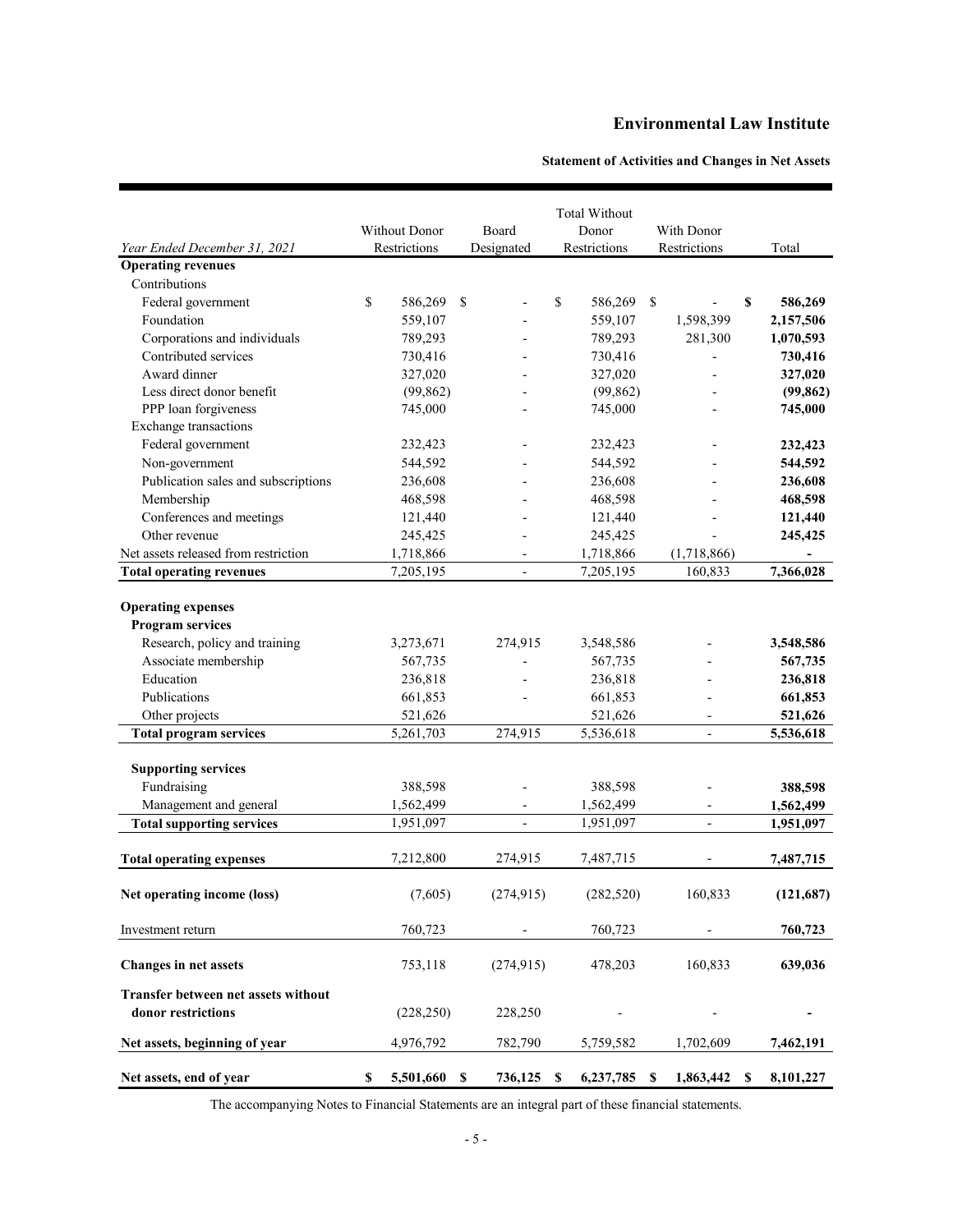|                                      |                      |                           |                          | <b>Total Without</b> |               |                          |               |           |
|--------------------------------------|----------------------|---------------------------|--------------------------|----------------------|---------------|--------------------------|---------------|-----------|
|                                      | <b>Without Donor</b> |                           | Board                    | Donor                |               | With Donor               |               |           |
| Year Ended December 31, 2020         | Restrictions         |                           | Designated               | Restrictions         |               | Restrictions             |               | Total     |
| <b>Operating revenues</b>            |                      |                           |                          |                      |               |                          |               |           |
| Contributions                        |                      |                           |                          |                      |               |                          |               |           |
| Federal government                   | \$<br>682,365        | $\mathbb{S}$              |                          | \$<br>682,365        | $\mathcal{S}$ |                          | $\mathcal{S}$ | 682,365   |
| Foundation                           | 373,349              |                           |                          | 373,349              |               | 1,610,196                |               | 1,983,545 |
| Corporations and individuals         | 831,833              |                           |                          | 831,833              |               | 190,921                  |               | 1,022,754 |
| Contributed services                 | 405,936              |                           |                          | 405,936              |               | $\overline{\phantom{0}}$ |               | 405,936   |
| Award dinner                         | 242,700              |                           |                          | 242,700              |               |                          |               | 242,700   |
| PPP loan forgiveness                 | 847,500              |                           |                          | 847,500              |               |                          |               | 847,500   |
| <b>Exchange transactions</b>         |                      |                           |                          |                      |               |                          |               |           |
| Federal government                   | 112,482              |                           |                          | 112,482              |               |                          |               | 112,482   |
| Non-government                       | 403,524              |                           |                          | 403,524              |               |                          |               | 403,524   |
| Publication sales and subscriptions  | 260,541              |                           |                          | 260,541              |               |                          |               | 260,541   |
| Membership                           | 426,697              |                           |                          | 426,697              |               |                          |               | 426,697   |
| Conferences and meetings             | 140,316              |                           |                          | 140,316              |               |                          |               | 140,316   |
| Other revenue                        | 305,832              |                           |                          | 305,832              |               |                          |               | 305,832   |
| Net assets released from restriction | 1,488,105            |                           |                          | 1,488,105            |               | (1,488,105)              |               |           |
| <b>Total operating revenues</b>      | 6,521,180            |                           | $\blacksquare$           | 6,521,180            |               | 313,012                  |               | 6,834,192 |
|                                      |                      |                           |                          |                      |               |                          |               |           |
| <b>Operating expenses</b>            |                      |                           |                          |                      |               |                          |               |           |
| <b>Program services</b>              |                      |                           |                          |                      |               |                          |               |           |
| Research, policy and training        | 2,655,491            |                           | 421,764                  | 3,077,255            |               |                          |               | 3,077,255 |
| Associate membership                 | 553,917              |                           |                          | 553,917              |               |                          |               | 553,917   |
| Education                            | 158,846              |                           |                          | 158,846              |               |                          |               | 158,846   |
| Publications                         | 619,324              |                           |                          | 619,324              |               |                          |               | 619,324   |
| Other projects                       | 462,202              |                           | $\overline{\phantom{a}}$ | 462,202              |               |                          |               | 462,202   |
| <b>Total program services</b>        | 4,449,780            |                           | 421,764                  | 4,871,544            |               | $\blacksquare$           |               | 4,871,544 |
|                                      |                      |                           |                          |                      |               |                          |               |           |
| <b>Supporting services</b>           |                      |                           |                          |                      |               |                          |               |           |
| Fundraising                          | 397,394              |                           |                          | 397,394              |               |                          |               | 397,394   |
| Management and general               | 1,438,201            |                           |                          | 1,438,201            |               |                          |               | 1,438,201 |
| <b>Total supporting services</b>     | 1,835,595            |                           | $\overline{\phantom{a}}$ | 1,835,595            |               |                          |               | 1,835,595 |
| <b>Total operating expenses</b>      | 6,285,375            |                           | 421,764                  | 6,707,139            |               |                          |               | 6,707,139 |
|                                      |                      |                           |                          |                      |               |                          |               |           |
| Net operating income (loss)          | 235,805              |                           | (421,764)                | (185,959)            |               | 313,012                  |               | 127,053   |
|                                      |                      |                           |                          |                      |               |                          |               |           |
| Investment return                    | 552,659              |                           |                          | 552,659              |               |                          |               | 552,659   |
| <b>Changes in net assets</b>         | 788,464              |                           | (421,764)                | 366,700              |               | 313,012                  |               | 679,712   |
| Transfer between net assets without  |                      |                           |                          |                      |               |                          |               |           |
| donor restrictions                   | (420,000)            |                           | 420,000                  |                      |               |                          |               |           |
| Net assets, beginning of year        | 4,608,328            |                           | 784,554                  | 5,392,882            |               | 1,389,597                |               | 6,782,479 |
| Net assets, end of year              | \$<br>4,976,792      | $\boldsymbol{\mathsf{S}}$ | 782,790                  | \$<br>5,759,582      | $\mathbb{S}$  | 1,702,609                | $\mathbb{S}$  | 7,462,191 |
|                                      |                      |                           |                          |                      |               |                          |               |           |

**Statement of Activities and Changes in Net Assets**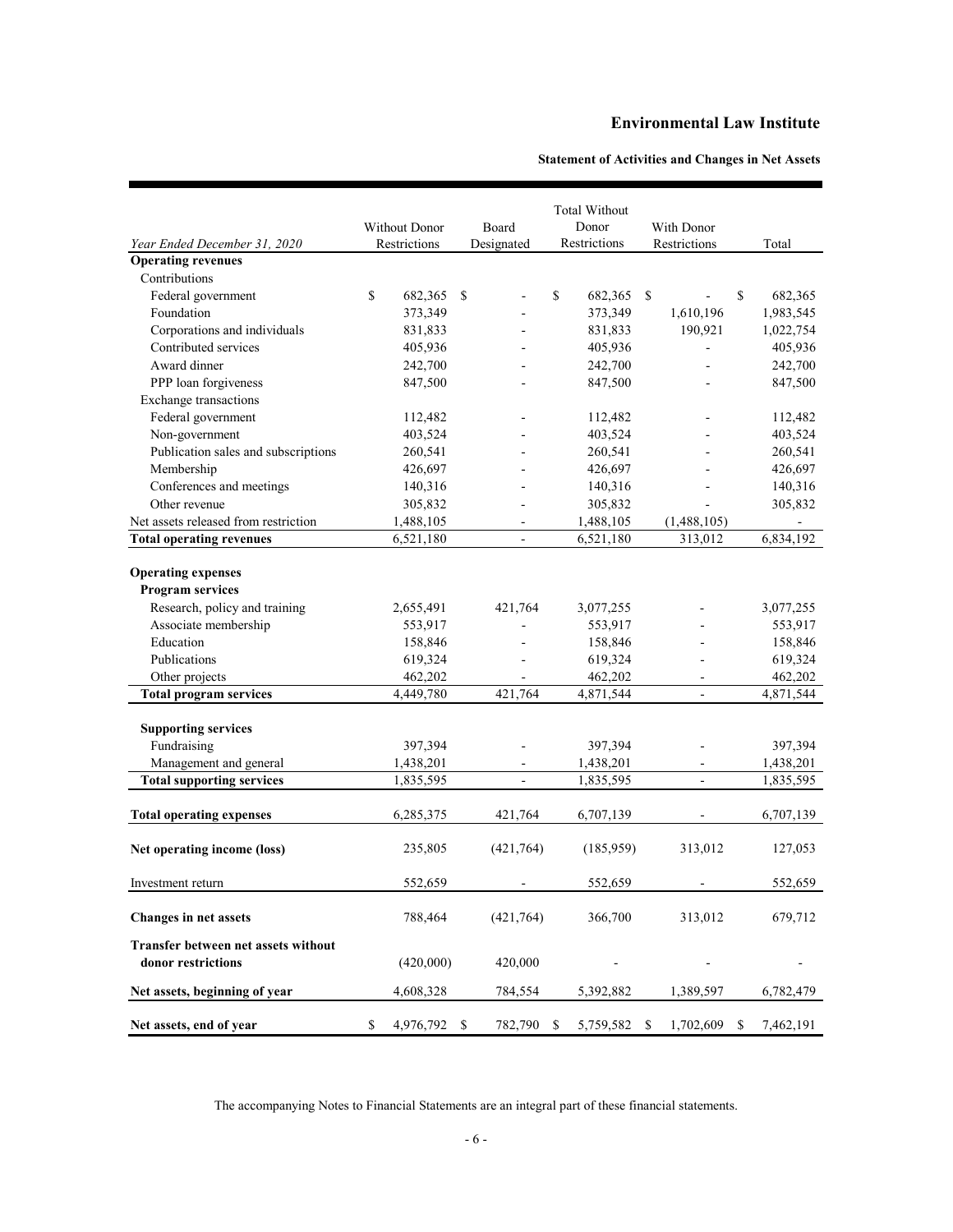**Statement of Functional Expenses**

|                                                  |                                     |                          |                 | Program Services    |                   |                              |                         | <b>Supporting Services</b> |                                                |                           |
|--------------------------------------------------|-------------------------------------|--------------------------|-----------------|---------------------|-------------------|------------------------------|-------------------------|----------------------------|------------------------------------------------|---------------------------|
| Year Ended December 31, 2021                     | Research,<br>Policy and<br>Training | Associate<br>Membership  | Education       | Publications        | Other<br>Projects | Total<br>Program<br>Expenses | Fundraising             | Management<br>and general  | Total<br>Supporting<br>Services                | <b>Total</b>              |
| Salaries and benefits                            | 2,085,540<br>\$                     | 392,765<br><sup>S</sup>  | 180,006<br>- \$ | 406,238<br><b>S</b> | 215,654<br>-S     | 3,280,203<br>\$              | 295,689<br><sup>S</sup> | $\mathcal{S}$<br>1,063,250 | ,358,939<br><sup>S</sup>                       | 4,639,142<br>$\mathbb{S}$ |
| Professional fees and expenses                   | 789,646                             | 24,915                   |                 | 25,189              | 46,065            | 885,822                      | 1,011                   | 37,006                     | 38,017                                         | 923,839                   |
| Contributed services                             | 328,361                             | 61,839                   | 28,341          | 63,961              | 33,954            | 516,456                      | 46,555                  | 167,405                    | 213,960                                        | 730,416                   |
| Bank and credit card fees                        | 803                                 | 3,531                    | 2,003           | 1,159               | 184               | 7,680                        | 5,986                   | 216                        | 6,202                                          | 13,882                    |
| Business insurance                               | 8,838                               | 1,665                    | 763             | 1,722               | 914               | 13,902                       | 1,253                   | 6,956                      | 8,209                                          | 22,111                    |
| Office rent, maintenance, taxes and amortization | 184,632                             | 34,771                   | 15,936          | 35,964              | 19,092            | 290,395                      | 26,177                  | 145,316                    | 171,493                                        | 461,888                   |
| Printing, production and duplication             | 2,440                               | 28,506                   | 211             | 64,061              | 252               | 95,470                       | 350                     | 1,946                      | 2,296                                          | 97,766                    |
| Subscriptions and membership                     | 11,159                              | 679                      | 3,535           | 6,220               | 25                | 21,618                       | 35                      | 6,390                      | 6,425                                          | 28,043                    |
| Postage and delivery                             | 974                                 | 5,986                    | 80              | 12,143              | 142               | 19,325                       | 535                     | 1,601                      | 2,136                                          | 21,461                    |
| Travel and transportation                        | 20,556                              | $\overline{\phantom{a}}$ | $\sim$          |                     | 70                | 20,626                       | 75                      | 4,041                      | 4,116                                          | 24,742                    |
| Conferences and meetings                         | 74,888                              | 8                        | 1,255           | 8                   | 1,269             | 77,428                       | 2,288                   | 3,289                      | 5,577                                          | 83,005                    |
| Supplies                                         | 3,382                               | 324                      | 148             | 508                 | 178               | 4,540                        | 1,765                   | 1,449                      | 3,214                                          | 7,754                     |
| Telecommunications                               | 2,145                               | 428                      | 151             | 356                 | 181               | 3,261                        | 248                     | 1,646                      | 1,894                                          | 5,155                     |
| Depreciation                                     | 15,853                              | 2,986                    | 1,368           | 3,088               | 1,639             | 24,934                       | 2,248                   | 12,478                     | 14,726                                         | 39,660                    |
| Computer services                                | 14,599                              | 8,357                    | 1,183           | 35,911              | 74,838            | 134,888                      | 4,297                   | 89,360                     | 93,657                                         | 228,545                   |
| CLE, state filing                                | 1,492                               | $\overline{\phantom{0}}$ | 1,459           | 825                 | 155               | 3,931                        | 95                      | 9,039                      | 9,134                                          | 13,065                    |
| Product advertising/non research                 | 205                                 | 27                       | 372             |                     |                   | 604                          | $\blacksquare$          | 1,333                      | 1,333                                          | 1,937                     |
| Staff development/employment                     | 1,680                               | 448                      | $\sim$          |                     | 126,954           | 129,082                      | 189                     | 480                        | 669                                            | 129,751                   |
| Bad debt                                         | 1,343                               |                          |                 |                     |                   | 1,343                        |                         |                            |                                                | 1,343                     |
| Miscellaneous                                    | 50                                  | 500                      |                 | 4,500               | 60                | 5,110                        | (198)                   | 9,298                      | 9,100                                          | 14,210                    |
| <b>Total expenses</b>                            | 3,548,586                           | 567,735                  | 236,818         | 661,853             | 521,626           | 5,536,618                    | 388,598                 | 1,562,499                  | 1,951,097                                      | 7,487,715                 |
| Direct donor benefit                             |                                     |                          |                 |                     |                   |                              |                         |                            |                                                | 99,862                    |
| <b>Total expenses</b>                            | \$3,548,586                         | 567,735<br>-SS           | 236,818<br>- \$ | 661,853<br>- \$     | -SS               | 521,626 \$ 5,536,618         | -SS                     |                            | 388,598 \$ 1,562,499 \$ 1,951,097 \$ 7,587,577 |                           |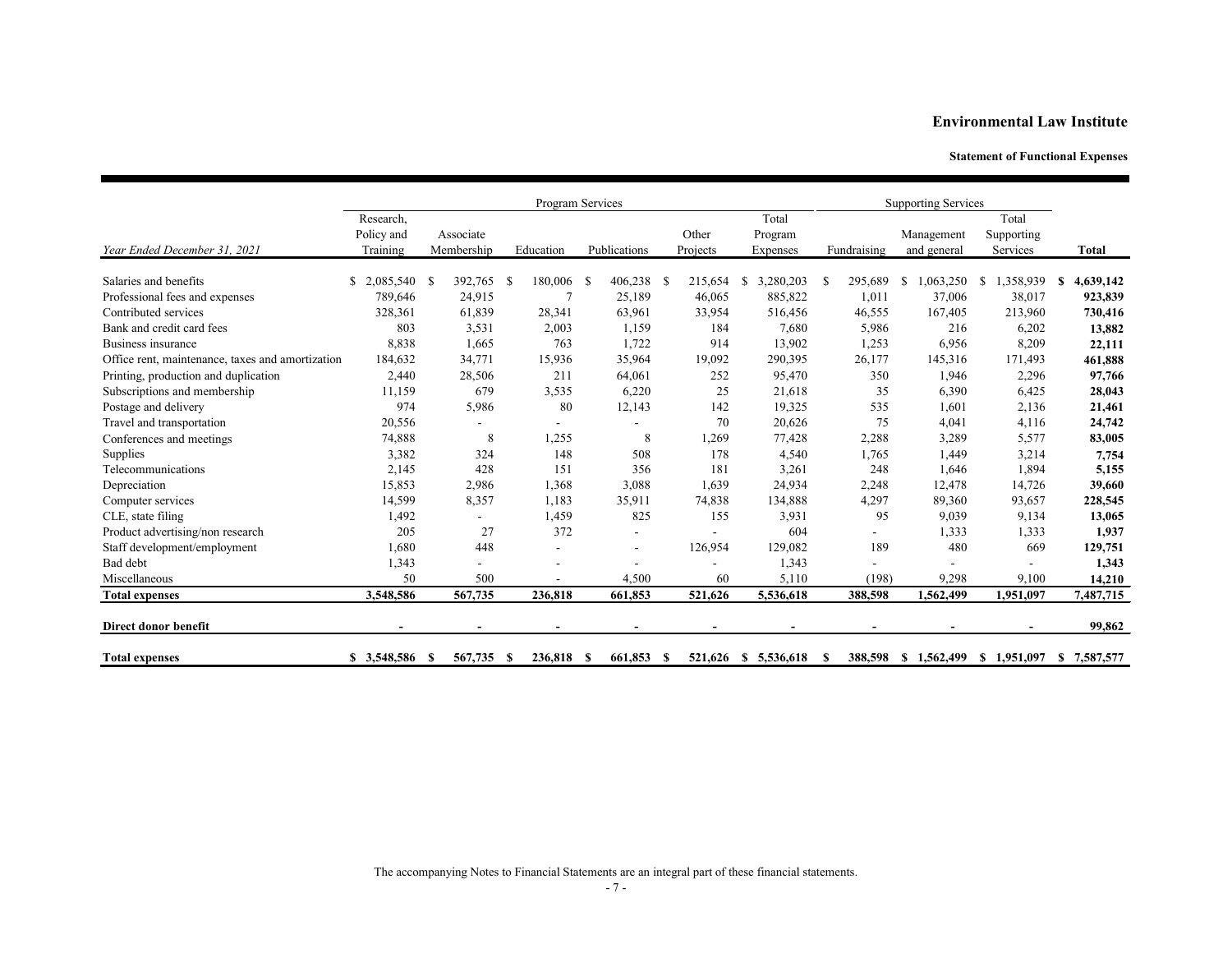**Statement of Functional Expenses**

|                                                  |                |                |                          | Program Services |                          |                            |                         | <b>Supporting Services</b> |            |                           |
|--------------------------------------------------|----------------|----------------|--------------------------|------------------|--------------------------|----------------------------|-------------------------|----------------------------|------------|---------------------------|
|                                                  | Research,      |                |                          |                  |                          | Total                      |                         |                            | Total      |                           |
|                                                  | Policy and     | Associate      |                          |                  | Other                    | Program                    |                         | Management                 | Supporting |                           |
| Year Ended December 31, 2020                     | Training       | Membership     | Education                | Publications     | Projects                 | Expenses                   | Fundraising             | and general                | Services   | Total                     |
| Salaries and benefits                            | ,773,590<br>\$ | 412,375<br>- S | 124,966<br>-S            | 369,262<br>-\$   | 286,361<br>-S            | 2,966,554<br><sup>\$</sup> | 319,265<br><sup>S</sup> | 960,895<br>$\mathcal{S}$   | ,280,160   | 4,246,714<br>$\mathbb{S}$ |
| Professional fees and expenses                   | 847,811        | 18,967         | $\overline{\phantom{a}}$ | 25,657           | 43,349                   | 935,784                    | 1,000                   | 42,146                     | 43,146     | 978,930                   |
| Contributed services                             | 154,186        | 35,849         | 10,864                   | 32,102           | 24,895                   | 257,896                    | 27,755                  | 120,285                    | 148,040    | 405,936                   |
| Bank and credit card fees                        | 666            | 2,826          | 1,436                    | 693              | 204                      | 5,825                      | 6,574                   | 115                        | 6,689      | 12,514                    |
| Business insurance                               | 8,436          | 1,961          | 594                      | 1,756            | 1,362                    | 14,109                     | 1,518                   | 6,581                      | 8,099      | 22,208                    |
| Office rent, maintenance, taxes and amortization | 170,277        | 39,591         | 11,998                   | 35,452           | 27,493                   | 284,811                    | 30,652                  | 132,839                    | 163,491    | 448,302                   |
| Printing, production and duplication             | 2,242          | 24,298         | 134                      | 65,734           | 308                      | 92,716                     | 631                     | 1,552                      | 2,183      | 94,899                    |
| Subscriptions and membership                     | 9,131          | 1,090          | 3,014                    | 9,854            | 33                       | 23,122                     | 77                      | 6,336                      | 6,413      | 29,535                    |
| Postage and delivery                             | 1,537          | 7,317          | 116                      | 12,400           | 413                      | 21,783                     | 650                     | 1,966                      | 2,616      | 24,399                    |
| Travel and transportation                        | 10,033         | 58             | 684                      | 29               | 2,663                    | 13,467                     | 747                     | 1,876                      | 2,623      | 16,090                    |
| Conferences and meetings                         | 61,730         | 975            | 820                      | 2,157            | 65,519                   | 131,201                    | 691                     | 794                        | 1,485      | 132,686                   |
| Supplies                                         | 5,081          | 1,909          | 257                      | 905              | 589                      | 8,741                      | 907                     | 3,962                      | 4,869      | 13,610                    |
| Telecommunications                               | 2,941          | 766            | 263                      | 589              | 457                      | 5,016                      | 526                     | 2,659                      | 3,185      | 8,201                     |
| Depreciation                                     | 16,014         | 3,723          | 1,128                    | 3,334            | 2,586                    | 26,785                     | 2,883                   | 12,494                     | 15,377     | 42,162                    |
| Computer services                                | 11,875         | 1,614          | 399                      | 55,325           | 5,520                    | 74,733                     | 2,961                   | 133,860                    | 136,821    | 211,554                   |
| CLE, state filing                                | 106            |                | 1,772                    |                  | $\overline{\phantom{a}}$ | 1,878                      | 265                     | 4,615                      | 4,880      | 6,758                     |
| Product advertising/non research                 |                |                | 400                      |                  | $\overline{\phantom{a}}$ | 400                        |                         | 35                         | 35         | 435                       |
| Staff development/employment                     | 725            | 95             | $\blacksquare$           |                  | 449                      | 1,269                      | 290                     | 127                        | 417        | 1,686                     |
| Bad debt                                         | 845            |                |                          |                  |                          | 845                        |                         |                            |            | 845                       |
| Miscellaneous                                    | 29             | 503            |                          | 4,075            |                          | 4,609                      | ◠                       | 5,064                      | 5,066      | 9,675                     |
| Total expenses                                   | \$3,077,255    | 553,917        | 158,846<br>-S            | 619,324<br>-S    | 462,202                  | 4,871,544<br><sup>S</sup>  | 397,394                 | 1,438,201<br>\$            | 1,835,595  | 6,707,139<br><sup>S</sup> |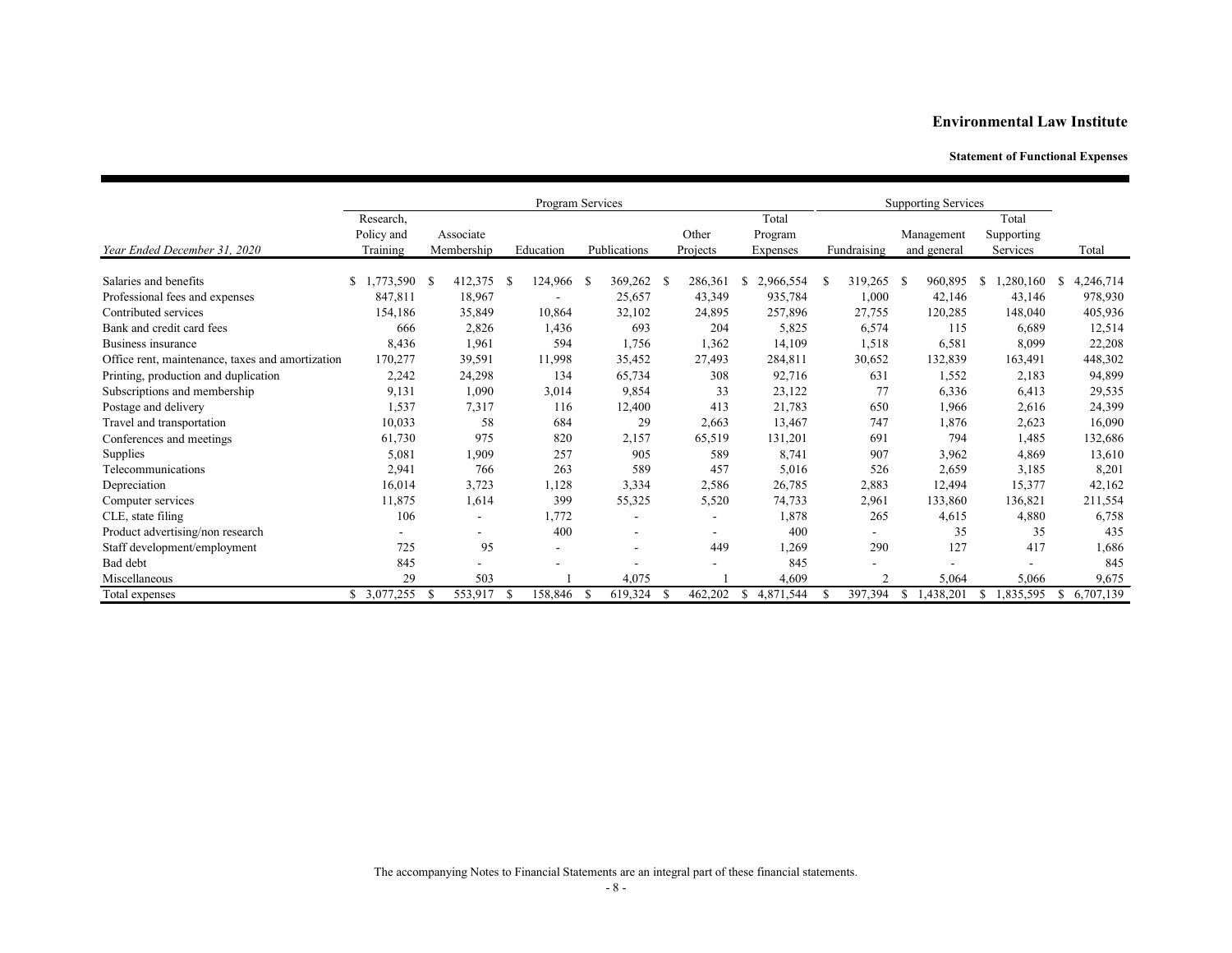### **Statements of Cash Flows**

| Years Ended December 31,                                   |             | 2021                     | 2020       |
|------------------------------------------------------------|-------------|--------------------------|------------|
| <b>Cash flows from operating activities</b>                |             |                          |            |
| Changes in net assets                                      | $\mathbf S$ | $\mathcal{S}$<br>639,036 | 679,712    |
| Adjustments to reconcile changes in net assets to net cash |             |                          |            |
| provided by operating activities                           |             |                          |            |
| Change in allowance for doubtful accounts                  |             |                          | (5,000)    |
| Net realized and unrealized gain on investments            |             | (589, 055)               | (547,097)  |
| Amortization                                               |             | 74,841                   | 74,841     |
| Depreciation                                               |             | 39,660                   | 42,162     |
| (Increase) decrease in:                                    |             |                          |            |
| Accounts receivable                                        |             | (31, 181)                | (570)      |
| Contributions receivable                                   |             | (505, 824)               | 382,017    |
| Prepaid expenses and inventory                             |             | 14,246                   | (85,991)   |
| Security deposit                                           |             |                          | (581)      |
| Increase (decrease) in:                                    |             |                          |            |
| Accounts payable and accrued liabilities                   |             | 3,430                    | (10,706)   |
| Accrued payroll and vacation                               |             | 258,434                  | 101,342    |
| Deferred revenue                                           |             | 181,363                  | (80, 768)  |
| Refundable advances                                        |             | 815,483                  | 456,705    |
| Deferred compensation plan                                 |             | 37,458                   | 28,664     |
| Deferred rent                                              |             | (85, 825)                | 370,728    |
| Net cash provided by operating activities                  |             | 852,066                  | 1,405,458  |
| <b>Cash flows from investing activities</b>                |             |                          |            |
| Purchases of investments                                   |             | (241,970)                | (161, 757) |
| Proceeds from sales of investments                         |             | 37,523                   | 132,376    |
| Purchases of property and equipment                        |             | (16, 114)                | (284, 161) |
| Net cash used in investing activities                      |             | (220, 561)               | (313, 542) |
| Net change in cash and cash equivalents                    |             | 631,505                  | 1,091,916  |
| Cash and cash equivalents, beginning of year               |             | 2,882,444                | 1,790,528  |
| Cash and cash equivalents, end of year                     | \$          | \$<br>3,513,949          | 2,882,444  |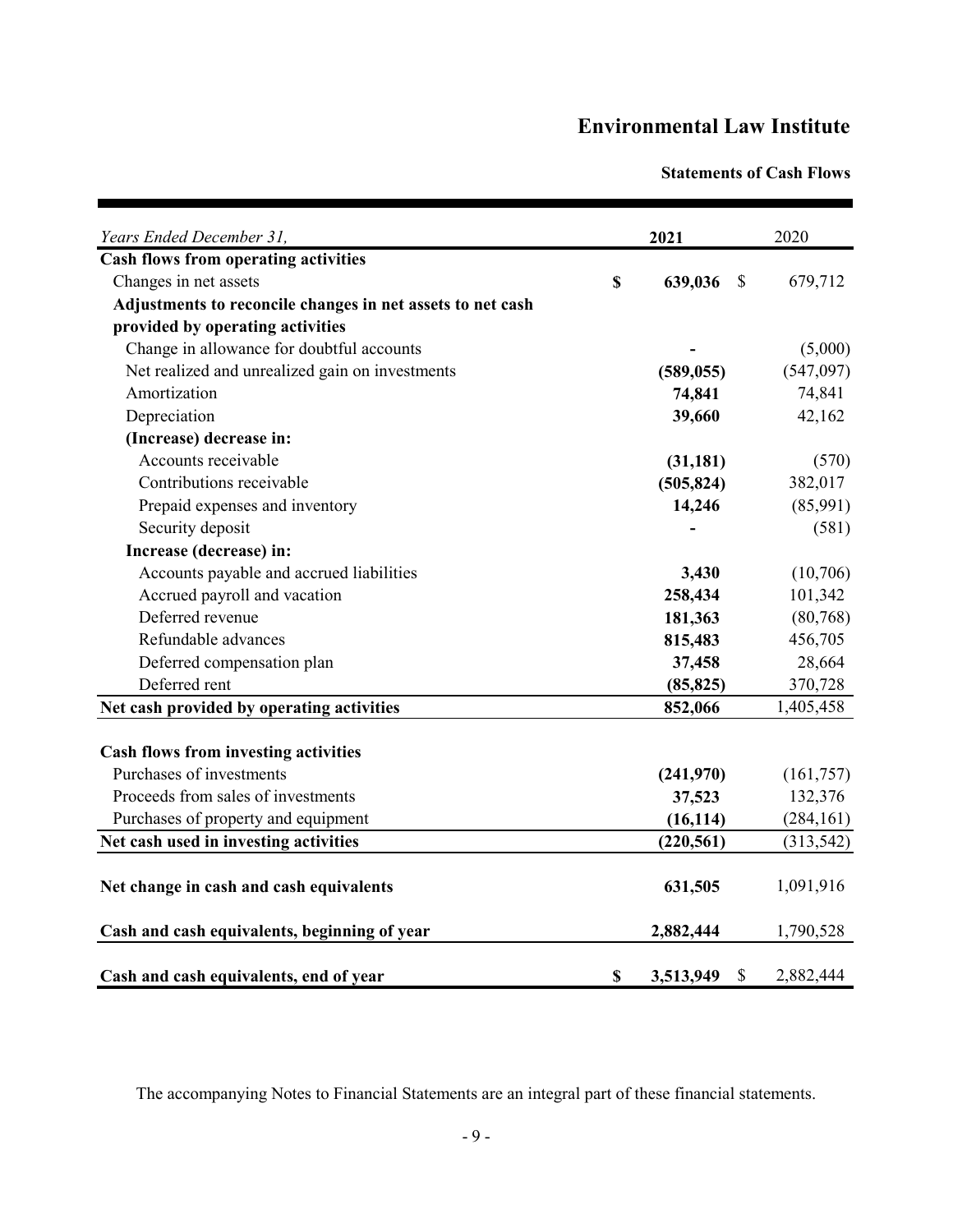#### **Notes to Financial Statements**

**1. Organization and significant accounting policies Organization:** The Environmental Law Institute (the "Institute") ("ELI") is a nonprofit corporation, operating in the District of Columbia, that conducts its major program activities in three broad, interrelated program areas involving conservation and environmental protection: education and training; publications; and policy research and technical assistance. The Institute was organized in December 1969 and is generally exempt from federal income tax under Section  $501(c)(3)$  of the Internal Revenue Code, and is not classified by the IRS as a private foundation. It is subject to income tax only on its unrelated business income.

> **Basis of accounting:** The accompanying financial statements have been prepared on the accrual basis of accounting, in accordance with accounting principles generally accepted in the United States of America ("GAAP") for notfor-profit organizations.

> **Basis of presentation:** The Institute classifies net assets and revenues based on the existence or absence of donor imposed restrictions. Accordingly, net assets of the Institute and changes therein are classified and reported as follows:

Net assets without donor restrictions – net assets that are not subject to donor-imposed stipulations.

 **Board designated net assets –** The board may designate the use of net assets without donor restrictions to enhance operational capabilities intended to produce future revenue. For the years ended December 31, 2021 and 2020, the board designated the use of \$228,250 and \$420,000 of net assets without donor restrictions for program development and other specific activities, respectively. Total board designated net assets without donor restriction for the years ended December 31, 2021 and 2020, was \$736,125 and \$782,790, respectively.

 N**et assets with donor restrictions** – net assets subject to stipulations imposed by donors, and grantors. Some donor restrictions are temporary in nature; those restrictions will be met by actions of the Institute or by the passage of time. Other donor restrictions are perpetual in nature, where by the donor has stipulated the funds be maintained in perpetuity. The Institute has no such perpetual restrictions as of December 31, 2021 and 2020.

 **Cash and cash equivalents:** Cash equivalents consist of demand deposits, money market funds, and investments with initial maturities of ninety days or less. The Institute maintains cash balances which may exceed federally insured limits. The Institute does not believe that this results in any significant credit risk.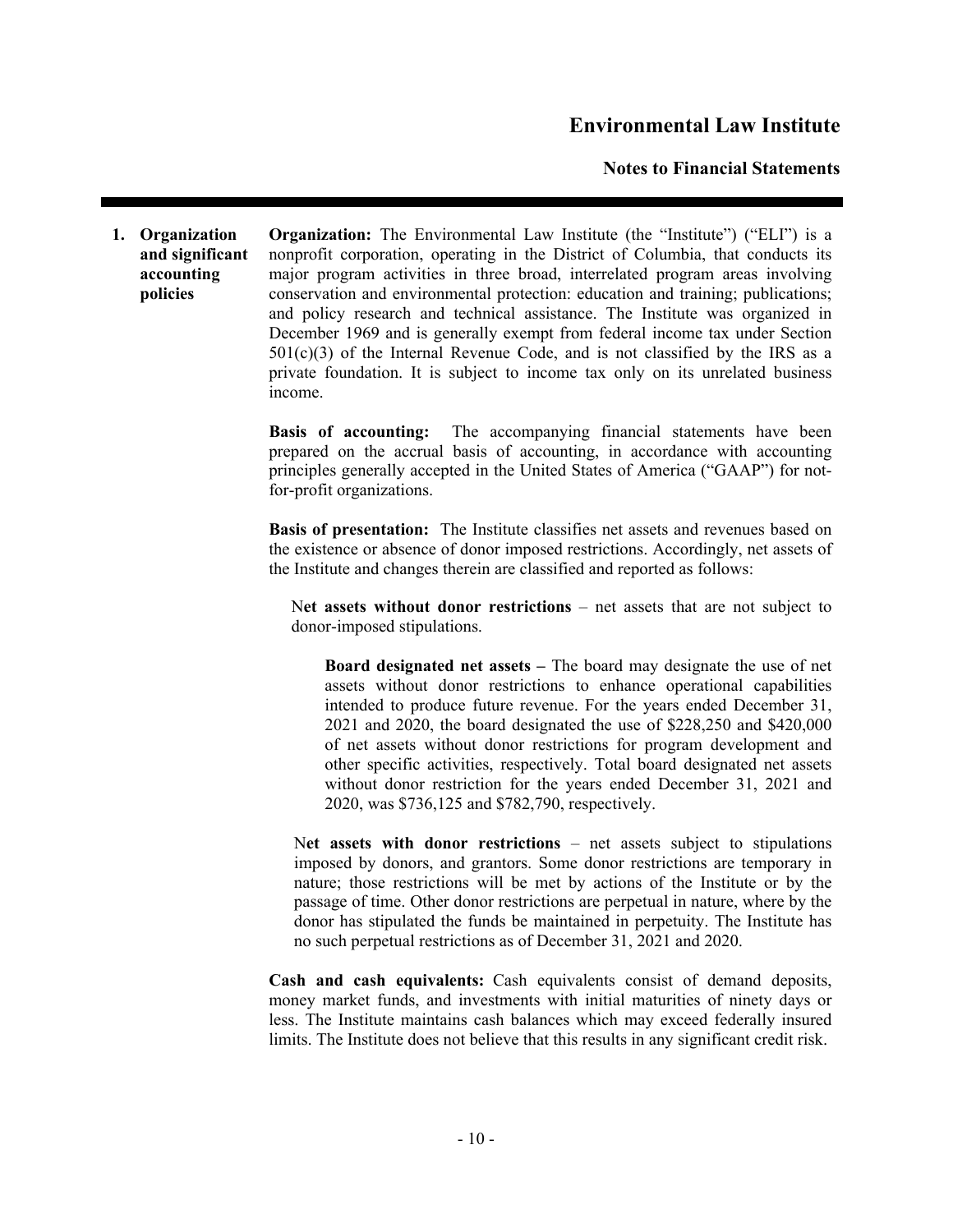**Notes to Financial Statements** 

 **Accounts receivable:** Accounts receivable include all current billed and unbilled costs chargeable to contracts within the respective cost limits. All unbilled receivables will be billed at the next billing date and are expected to be collected within a twelve-month period. The face amount of accounts receivable is reduced by an allowance for doubtful accounts, if necessary. The allowance for doubtful accounts reflects the best estimate of probable losses determined principally on the basis of historical experience. All accounts or portions thereof that are deemed to be uncollectible or that require an excessive collection cost are written off to the allowance for doubtful accounts. All amounts are considered collectible at December 31, 2021 and 2020.

 **Contributions receivable:** Contributions receivable consist of unconditional promises to give that are expected to be collected in future years. An allowance for doubtful accounts is allocated on an account by account basis, if necessary. Contributions expected to be collected in future years are recorded at the present value of their estimated future cash flows. The discounts on contributions are computed at a discount rate approximating the prevailing local borrowing rate. Amortization of the discount is included in contribution revenue.

 **Investments:** Investments consist of mutual funds and exchange traded funds. Mutual funds and exchange traded funds are stated at fair value based on quoted market prices on the last business day of the year. Investments also include cash that are valued at cost which approximates fair value.

Donated investments are recorded at their fair value at the date of the gift. The Institute's policy is to liquidate all gifts of investments as soon as possible after the gift is received.

Purchases and sales of investments are recorded on a trade-date basis. Interest income is recorded on the accrual basis. Dividends are recorded on the exdividend date. Net realized and unrealized gains include the Institute's gains and losses on investments bought and sold as well as held during the year.

**Fair value:** The Institute values investments at fair value in accordance with a three-tier fair value hierarchy, which prioritizes the inputs used in measuring fair value as follows:

Level 1. Observable inputs such as quoted prices in active markets for identical assets or liabilities;

Level 2. Inputs, other than the quoted prices in active markets, that are observable either directly or indirectly; and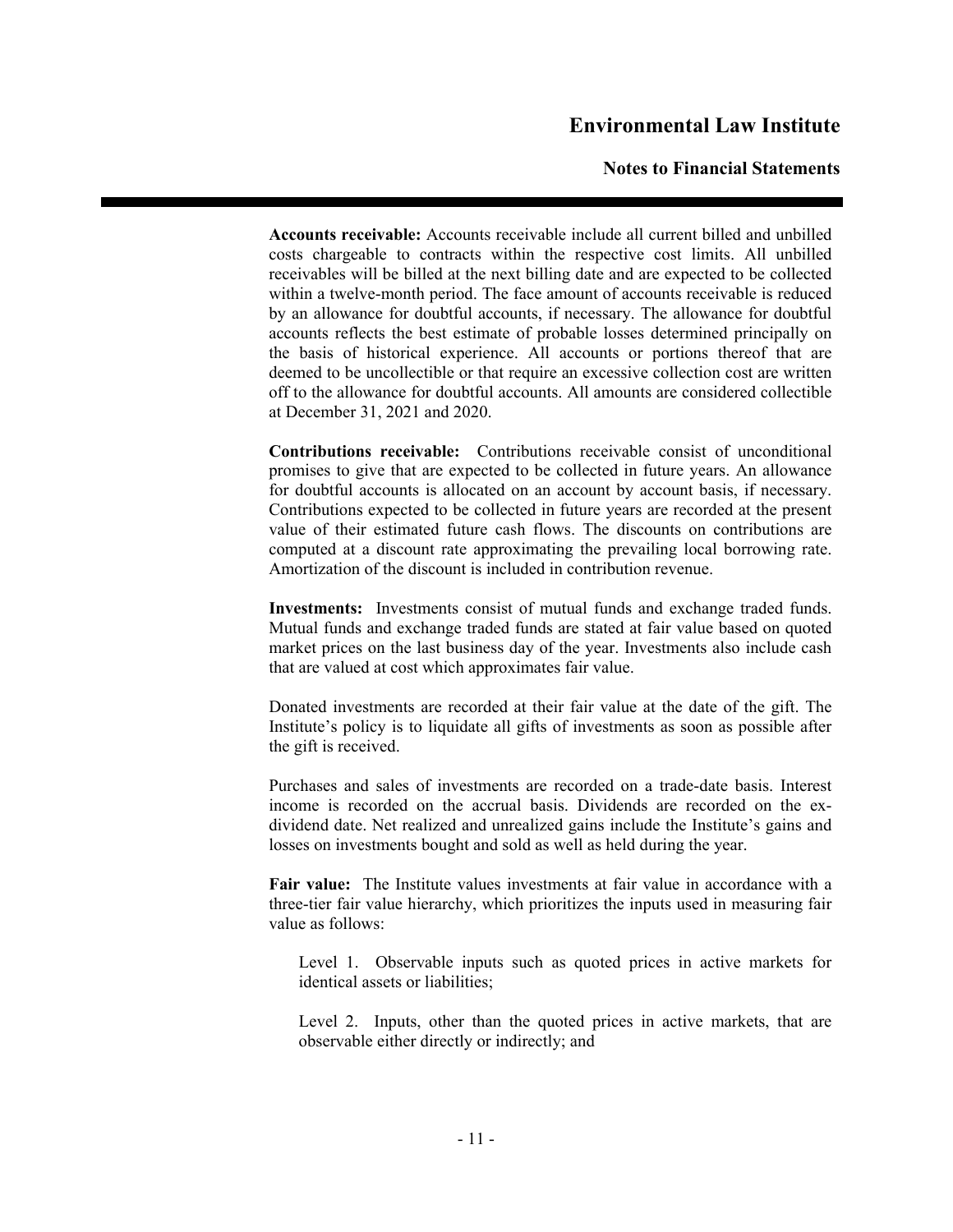#### **Notes to Financial Statements**

Level 3. Unobservable inputs in which there is little or no market data, which require the entity to develop its own assumptions.

A financial instrument's level within the fair value hierarchy is based on the lowest level of any input that is significant to the fair value measurement. There have been no changes in the fair value methodologies used at December 31, 2021.

 **Inventory**: Inventory consists of books and publications and is valued at the lower of cost or net realizable value. Cost is determined using the average cost method. Inventory totaled \$24,222 and \$30,456 as of December 31, 2021 and 2020, and is included in prepaid expenses and inventory on the Statements of Financial Position.

**Property and equipment:** The Institute capitalizes all expenditures for property and equipment in excess of \$500. Property and equipment are carried at cost. Donated property and equipment are valued at the approximate fair value at the date of donation.

Depreciation and amortization are computed using the straight-line method over estimated useful lives of three to eight years for furniture, equipment and software, and the shorter of the term of the lease or useful life for leasehold improvements. Depreciation and amortization expense for the years ended December 31, 2021 and 2020 totaled \$114,501 and \$117,003, respectively.

 **Impairment of long-lived assets:** The Institute reviews long-lived assets for impairment whenever events or changes in circumstances indicate that the carrying amount of an asset may not be recoverable. The Institute evaluates the carrying value of its long-lived assets based on whether it is probable that undiscounted future cash flows from its long-lived assets will be less than their net book value. As of December 31, 2021 and 2020, respectively, management does not believe an impairment adjustment is required.

**Deferred rent:** The Institute recognizes the minimum rents required under a lease as rent expense on a straight-line basis over the term of the lease. Differences between amounts recorded as expense and amounts actually paid are reported as a liability for deferred rent on the Statements of Financial Position.

 **Deferred revenue:** Payments received in advance of revenue recognition for periodicals, publication sales, the award dinner, and associate membership fees are recorded as deferred revenue. Revenue is recognized when the earnings process is completed.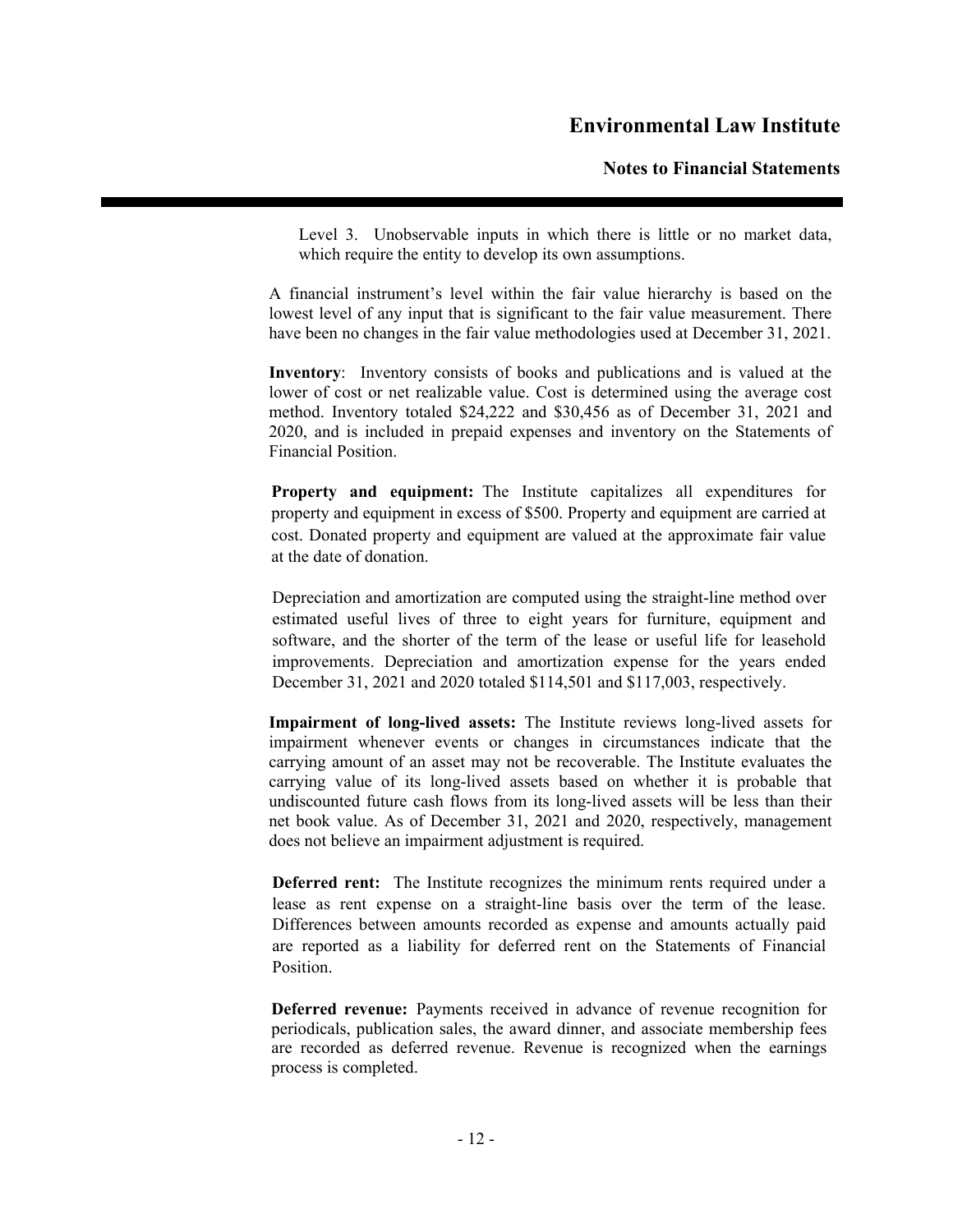#### **Notes to Financial Statements**

 **Contributions:** The Institute recognizes contributions when cash, securities or other assets, or an unconditional promise to give is received. Conditional promises to give - that is, those with a measurable performance or other barrier and a right of return - are not recognized until the conditions on which they depend have been met. The Institute has elected the policy to report donorrestricted contributions that were initially conditional contributions (condition has been met) as revenue recognized as support within net assets without donor restrictions.

Consequently, at December 31, 2021 and 2020, contributions of \$2,276,854 and \$993,815, respectively, have not been recognized in the accompanying Statements of Activities and Changes in Net Assets because the measurable performance related conditions on which they depend have not yet been met. Advance payments totaling \$1,338,373 and \$522,890 are recorded in the Statements of Financial Position as refundable advances at December 31, 2021 and 2020, respectively.

A portion of the Institute's revenue is derived from cost-reimbursable federal grants, which are conditioned upon certain performance requirements and/ or the incurrence of allowable qualifying expenses. Amounts received are recognized as revenue when the Institute has incurred expenditures in compliance with specific grant provisions. Amounts received prior to incurring qualifying expenditures are reported as refundable advances in the Statements of Financial Position. The Organization received cost-reimbursable grants of \$1,457,481 and \$853,708 that have not been recognized or recorded at December 31, 2021 and 2020, respectively, because qualifying expenditures have not yet been incurred.

 **Exchange transactions - revenue recognition:** The Institute recognizes certain revenue under Accounting Standards Codification Topic 606, *Revenue from Contracts with Customers* (ASC 606). The standard outlines a five-step model whereby revenue is recognized as performance obligations within a contract are satisfied. The five-step model is outlined below:

- Step 1: Identify the contract(s) with a customer.
- Step 2: Identify the performance obligations in the contract.
- Step 3: Determine the transaction price.
- Step 4: Allocate the transaction price to the performance obligations in the contract.
- Step 5: Recognize revenue when (or as) the entity satisfies a performance obligation.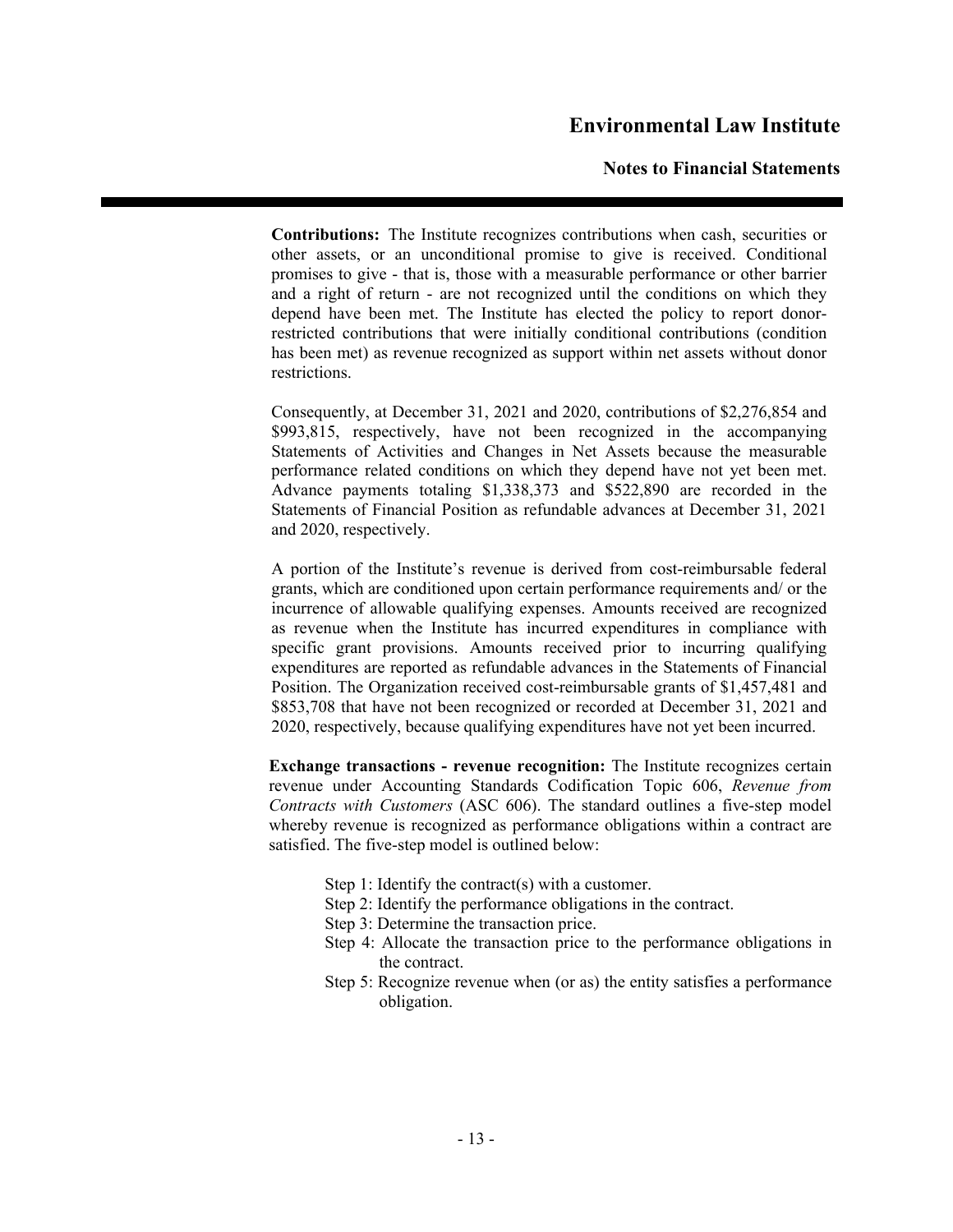#### **Notes to Financial Statements**

 **Federal government and non-government contracts:** The Institute receives contracts from government customers and private sector companies and organizations. For most of the contracts, the customer contracts with the Institute to provide a significant service of integrating a complex set of tasks into a single research project with one critical objective or purpose. Therefore, the entire contract has one performance obligation. If a contract is separated into more than one performance obligation, the Institute allocates the total transaction price to each performance obligation in an amount based on the estimated related stand-alone-selling-prices ("SSP") of the promised goods or services underlying each performance obligation.

Revenue is generally recognized over time using the cost to cost method for a majority of the performance obligations. The services provided are typically billed on a monthly basis as costs are incurred. The Institute does have a small number of contracts that are recognized at a point in time. Services provided for these contracts are also typically billed on a monthly basis.

 **Publications and subscriptions:** The Institute sells paper and electronic publications. The Institute satisfies its performance obligation and recognizes revenue at the point in time, i.e., when the publication is sold. For subscriptions, the Institute provides news alerts, monthly publications, access to updated archives, and subscriptions to the *Environmental Law Reporter*  ("ELR"). These obligations are transferred and recognized evenly over the one year subscription period. Payment is received in advance. Publication sales and subscription sales totaled \$67,894 and \$168,714, respectively, for the year ended December 31, 2021. Publication sales and subscription sales totaled \$46,023 and \$214,518, respectively, for the year ended December 31, 2020.

 **Membership:** The Institute provides members access to information, discounts on books and reports, online subscriptions to ELR, and an option to attend the annual awards dinner and a three-day Environmental Law Boot Camp at a discounted rate. Membership dues are typically paid in advance and recognized when performance obligations are satisfied. Performance obligations recognized at a point in time include the customer options to attend the annual awards dinner and the three-day Environmental Law Boot Camp at a discounted rate which are recognized when the related event takes place or the option expires. The remaining member benefits are combined into one performance obligation as a series of distinct benefits provided, and are recognized evenly over the one year membership term. The fixed transaction price is allocated to the performance obligations using their standalone-selling-prices.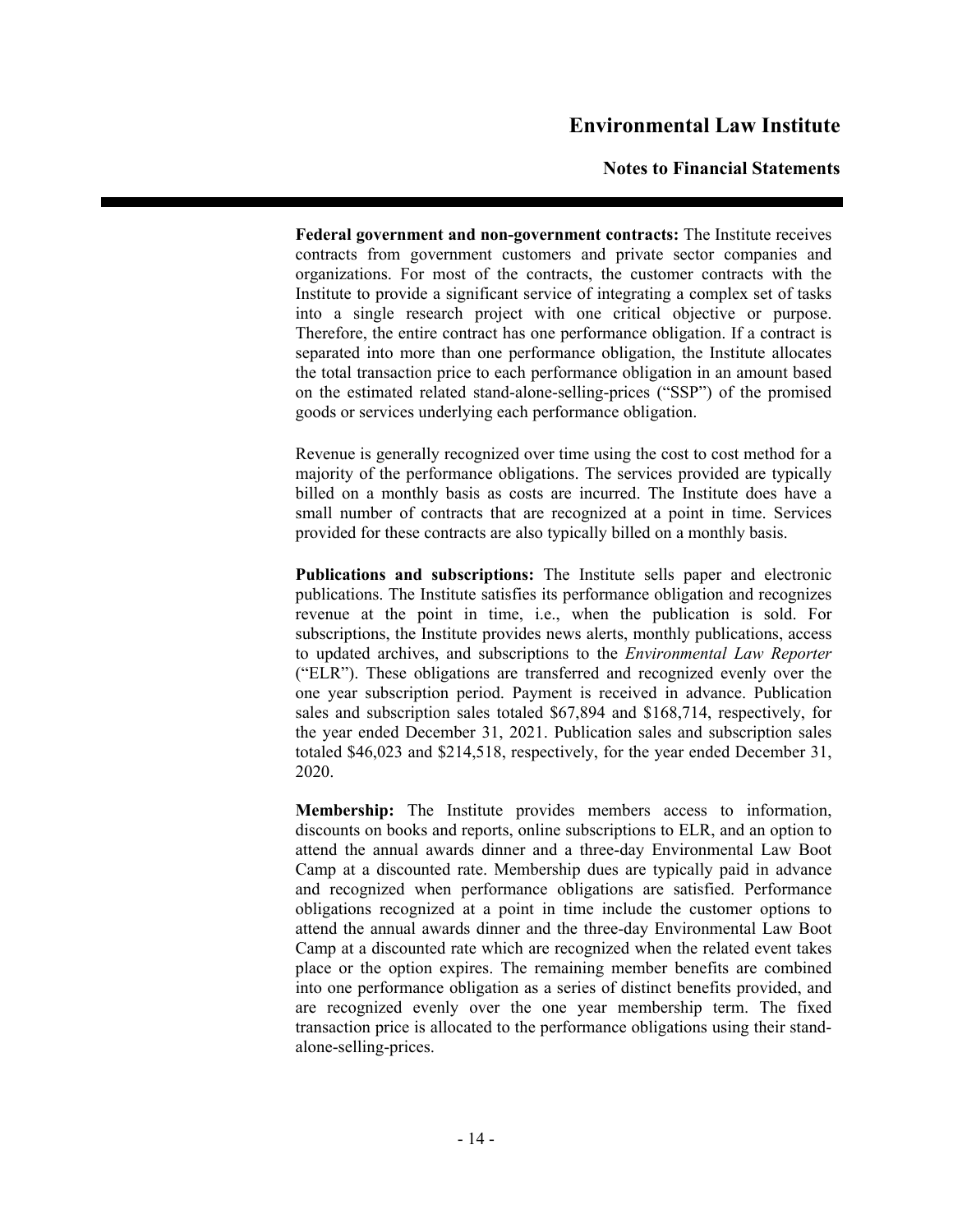#### **Notes to Financial Statements**

Membership dues are disaggregated when performance obligations are satisfied for the years ended December 31, as follows:

|                                              |   | 2021            | 2020    |  |
|----------------------------------------------|---|-----------------|---------|--|
| Performance obligations satisfied at a point |   |                 |         |  |
| in time                                      |   | $115,402 \quad$ | 62,722  |  |
| Performance obligations satisfied over time  |   | 353,196         | 363,975 |  |
|                                              |   |                 |         |  |
| Total                                        | S | 468,598         | 426,697 |  |

 **Conferences and meetings:** The Institute holds conferences and events which are available to members and nonmembers. Payments are typically received in advance and revenue is recognized at a point in time that the related conference or event takes place.

 **Other revenue:** Consists mainly of sales-based royalties and management fees. Payments for sales-based royalties are received quarterly and revenue is recognized as sales are reported to the Institute. Payments for management fees are received monthly when invoiced and revenue is recognized ratably over the time of the agreement.

 **Contract costs:** Contract costs generally include direct costs, such as compensation expenses for program personnel and other direct costs incurred as well as indirect costs identifiable with and allocable to the contract program. Costs are expensed as incurred. ELI does not incur significant incremental costs to acquire contracts.

 **Contract balances:** Accounts receivable include billed and unbilled amounts related to services provided to customers. Contract liabilities include amounts paid by customers for which services have not yet been provided and are included in deferred revenue. The following tables provides information about significant changes in the deferred revenue for the years ended December 31:

|                                                   |    | 2021       | 2020       |
|---------------------------------------------------|----|------------|------------|
| Deferred revenue paid in advance, beginning of    |    |            |            |
| the year                                          | S. | 258,651    | \$ 339,419 |
| Revenue recognized that was included in           |    |            |            |
| deferred revenue at the beginning of the year     |    | (258, 651) | (339, 419) |
| Increase in deferred revenue due to cash          |    |            |            |
| received during the year                          |    | 440,014    | 258,651    |
|                                                   |    |            |            |
| Deferred revenue paid in advance, end of the year |    | 440,014    | 258,651    |
|                                                   |    |            |            |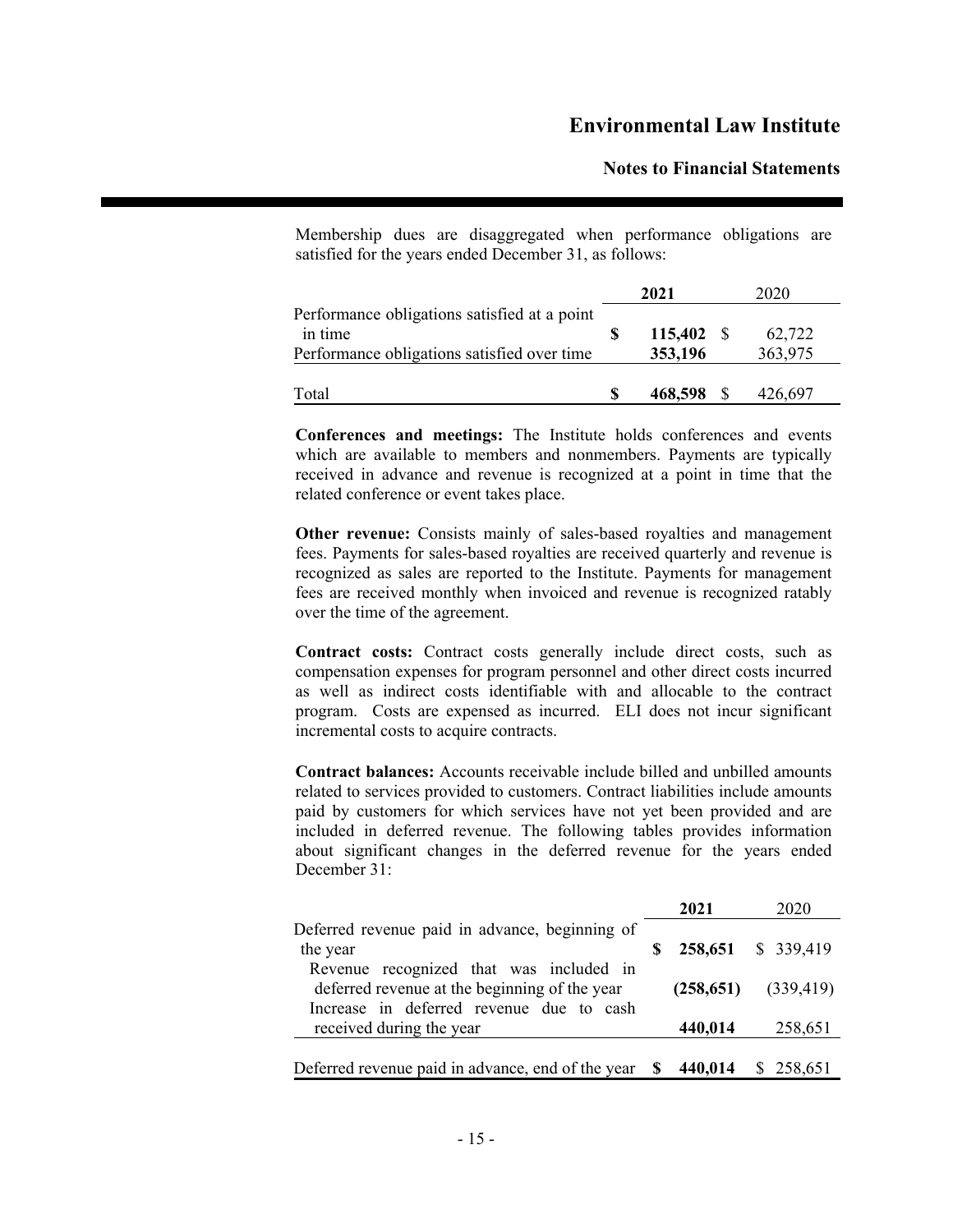#### **Notes to Financial Statements**

 **Concentrations:** Approximately 12% of the Institute's revenue was derived from federal awards received from the Environmental Protection Agency ("EPA") for the year ended December 31, 2020. A similar concentration did not exist for the year ended December 31, 2021.

As of December 31, 2021, receivables from three donors represented 48% of the total receivables balance. As of December 31, 2020, receivables from four donors represented 62% of the total receivables balance.

 **Functional expenses:** The costs of providing the various programs and other activities have been summarized on a functional basis in the Statements of Activities and Changes in Net Assets. Accordingly, certain costs have been allocated among the programs and supporting services benefited. Salaries are charged directly to the programs and supporting services. Fringe benefits are allocated based on each program's or supporting service's proportionate share of total salaries.

The expenses that are allocated include the following:

| <b>Expenses</b>                      | Method of Allocation |
|--------------------------------------|----------------------|
| Salaries and benefits                | Time and effort      |
| Business insurance                   | Time and effort      |
| Office rent, maintenance and taxes   | Time and effort      |
| Printing, production and duplication | Time and effort      |
| Postage and delivery                 | Time and effort      |
| Travel and transportation            | Time and effort      |
| Conferences and meetings             | Time and effort      |
| <b>Supplies</b>                      | Time and effort      |
| Telecommunications                   | Time and effort      |
| Depreciation and amortization        | Time and effort      |
| Staff development/employment         | Time and effort      |

 **Tax status:** The Institute is incorporated as a nonprofit organization and is exempt from federal income taxes under Section  $501(c)(3)$  of the Internal Revenue Code as a publicly-supported organization. Management has concluded that the Institute has maintained its exempt status.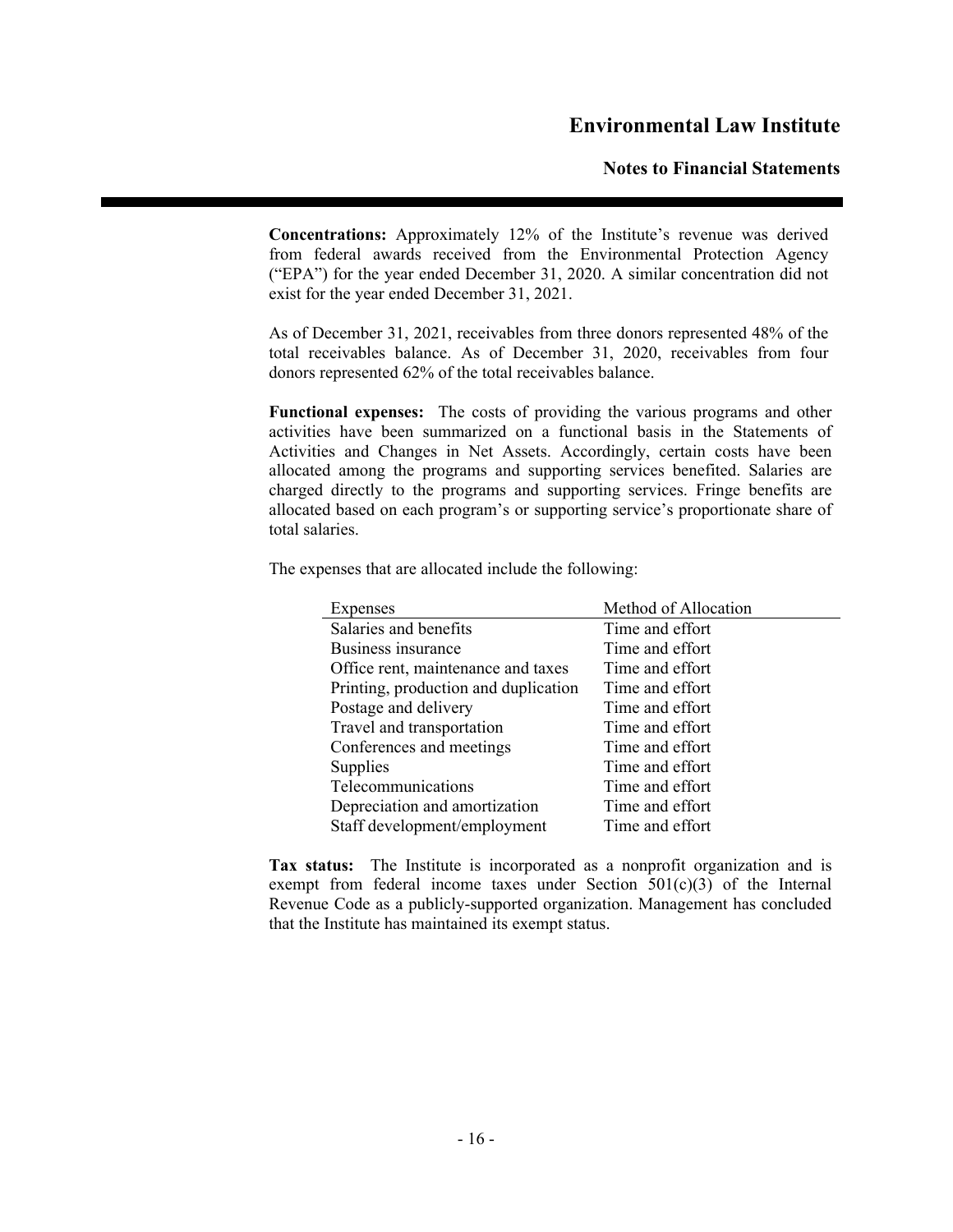**Notes to Financial Statements** 

 **Uncertainties in income taxes:** The Institute evaluates uncertainty in income tax positions based on a more-likely-than-not recognition standard. If that threshold is met, the tax position is then measured at the largest amount that is greater than 50% likely of being realized upon ultimate settlement. As of December 31, 2021, there are no accruals for uncertain tax positions. If applicable, the Institute records interest and penalties as a component of income tax expense. Tax years from 2018 through the current year remain open for examination by federal and state tax authorities.

 **Use of estimates:** The preparation of financial statements in conformity with GAAP requires management to make estimates and assumptions that affect the reported amounts of assets and liabilities and disclosure of contingent assets and liabilities at the date of the financial statements and the reported amounts of revenue and expenses during the reporting period. Actual results could differ from those estimates.

 **Cash flow classification of donated financial assets:** Cash receipts from the sale of donated securities that upon receipt were converted nearly immediately into cash and with no donor-imposed restrictions are included in the operating section of the Statements of Cash Flows, while cash receipts from the sale of donated securities with donor-imposed long-term restrictions are classified as financing activities. Otherwise, receipts from the sale of donated financial assets are classified as cash flows from investing activities.

 **New accounting pronouncement not yet adopted:** In February 2016, the Financial Accounting Standards Board (FASB) issued ASU 2016-02, *Leases (Topic 842)*, which supersedes the existing lease accounting standard and sets out principles for the recognition, measurement, presentation and disclosure of leases. Under the new guidance, a lessee will be required to recognize lease assets and lease liabilities for all leases with lease terms in excess of twelve months. The new standard requires lessees to apply a dual approach, classifying leases as either finance or operating leases based on the principle of whether or not the lease is effectively a financed purchase by the lessee. This classification will determine whether lease expense is recognized based on an effective interest method or on a straight line basis over the term of the lease. ASU 2016-02 was originally effective for the Institute on January 1, 2021. In June 2020, the FASB issued ASU No. 2020-05, *Revenue from contracts with Customers (Topic 606) and Leases (Topic 842), Effective Dates for Certain Entities,* which delays the effective date of ASU 2016-02 to annual reporting periods beginning after December 15, 2021. Entities are also allowed to choose to adopt the standard as of the original effective date. The Institute plans to adopt this new standard as of January 1, 2022. The Institute is in the process of evaluating the impact from this new guidance.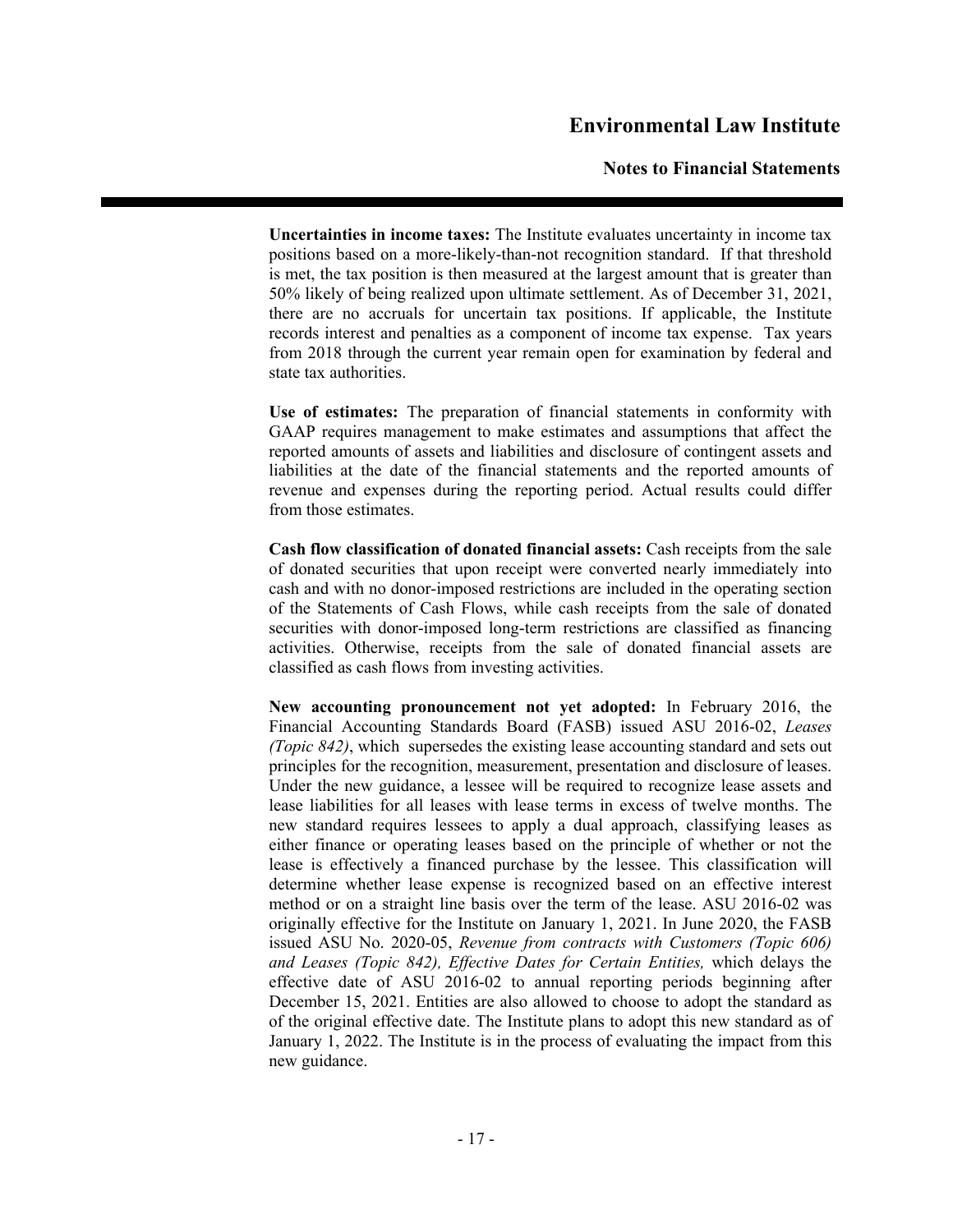**Notes to Financial Statements** 

 **Subsequent events:** Management has evaluated subsequent events for disclosure in these financial statements through May 23, 2022, which is the date the financial statements were available to be issued.

**2. Liquidity and the availability of resources**  The Institute regularly monitors liquidity required to meet its operating needs and other contractual commitments, while also striving to maximize the investment of its available funds. The Institute has various sources of liquidity at its disposal, including cash and cash equivalents, as well as marketable debt and equity securities. The Institute strives to maintain liquid financial assets sufficient to cover 90 days of general expenditures.

> For purposes of analyzing resources available to meet general expenditures over a 12-month period, the Institute considers all expenditures related to its ongoing activities of research, publications, membership, and educational programs as well as the conduct of services undertaken to support those activities to be general expenditures.

> The Institute receives significant restricted contributions, primarily from foundations, and considers contributions restricted for programs which are ongoing, major, and central to its annual operations to be available to meet cash needs for general expenditures.

The following represents the Institute's financial assets at December 31:

| Financial assets at year-end:      |   | 2021       | 2020      |
|------------------------------------|---|------------|-----------|
| Cash and cash equivalents          | S | 3,513,949  | 2,882,444 |
| Investments                        |   | 6,455,030  | 5,698,662 |
| Accounts receivable                |   | 105,229    | 74,048    |
| Contributions receivable, net      |   | 1,006,079  | 500,255   |
| Total financial assets at year-end |   | 11,176,921 | 9,155,409 |

Less financial assets restricted for use/not available over the next 12 months:

| Investments held in reserve                                                     | (6,455,030) | (5,698,662)  |           |
|---------------------------------------------------------------------------------|-------------|--------------|-----------|
| Financial assets available to meet general<br>expenditures over the next twelve |             |              |           |
| months                                                                          |             | 4,721,891 \$ | 3,456,747 |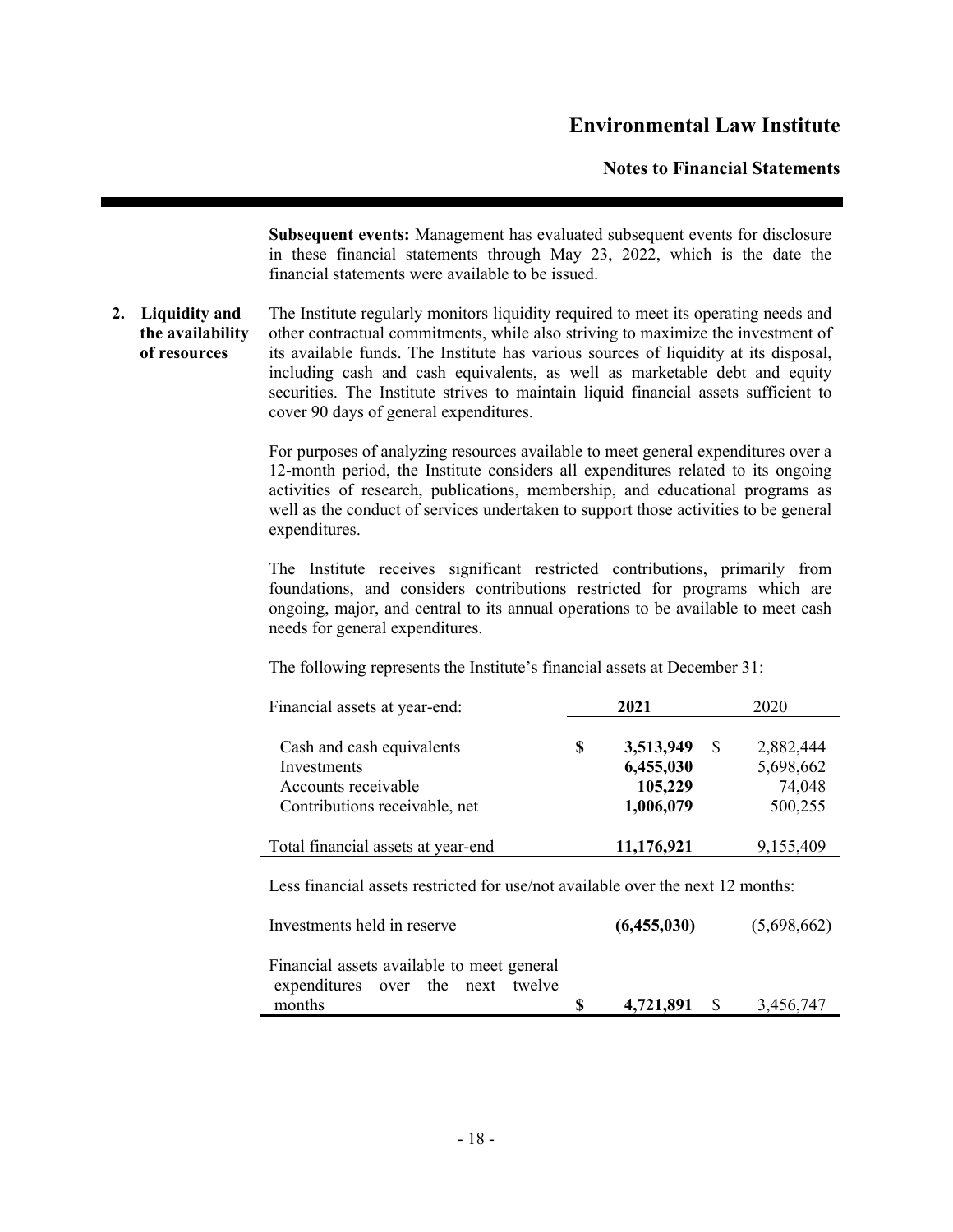#### **Notes to Financial Statements**

The purpose of ELI's reserves is to provide for the long-term financial health and growth of ELI. Following ELI's Financial Management Policy, ELI endeavors to maintain sufficient funds in its reserves to fund six-months of routine operations. Proposals by ELI Staff or the Board to withdraw funds from reserves for special activities will normally be considered and approved during the annual budget cycle. Withdrawals from reserves for special activities may occur during the year with approval of the Finance & Investment Committee, Executive Committee, and the Board.

**3. Contributions receivable**  As of December 31, 2021 and 2020, all contributions receivable are expected to be collected in one year or less. The allowance for uncollectable accounts was \$1,535 as of December 31, 2021 and 2020, respectively.

#### **4. Investments** Investments of the Institute as of December 31, are as follows:

|                         | 2021              | 2020      |
|-------------------------|-------------------|-----------|
| Cash                    |                   |           |
| Mutual funds:           | \$<br>$10,963$ \$ |           |
| Domestic equities       | 2,646,740         | 2,545,702 |
| International equities  | 868,112           | 713,740   |
| Real estate             | 115,257           | 76,511    |
| Domestic bonds          | 518,500           | 178,540   |
| International bonds     | 384,895           | 320,874   |
| Exchange traded funds:  |                   |           |
| International equities  | 579,457           | 506,948   |
| Domestic bonds          | 1,331,106         | 1,356,347 |
|                         |                   |           |
| <b>Total investment</b> | 6,455,030         | 5,698,662 |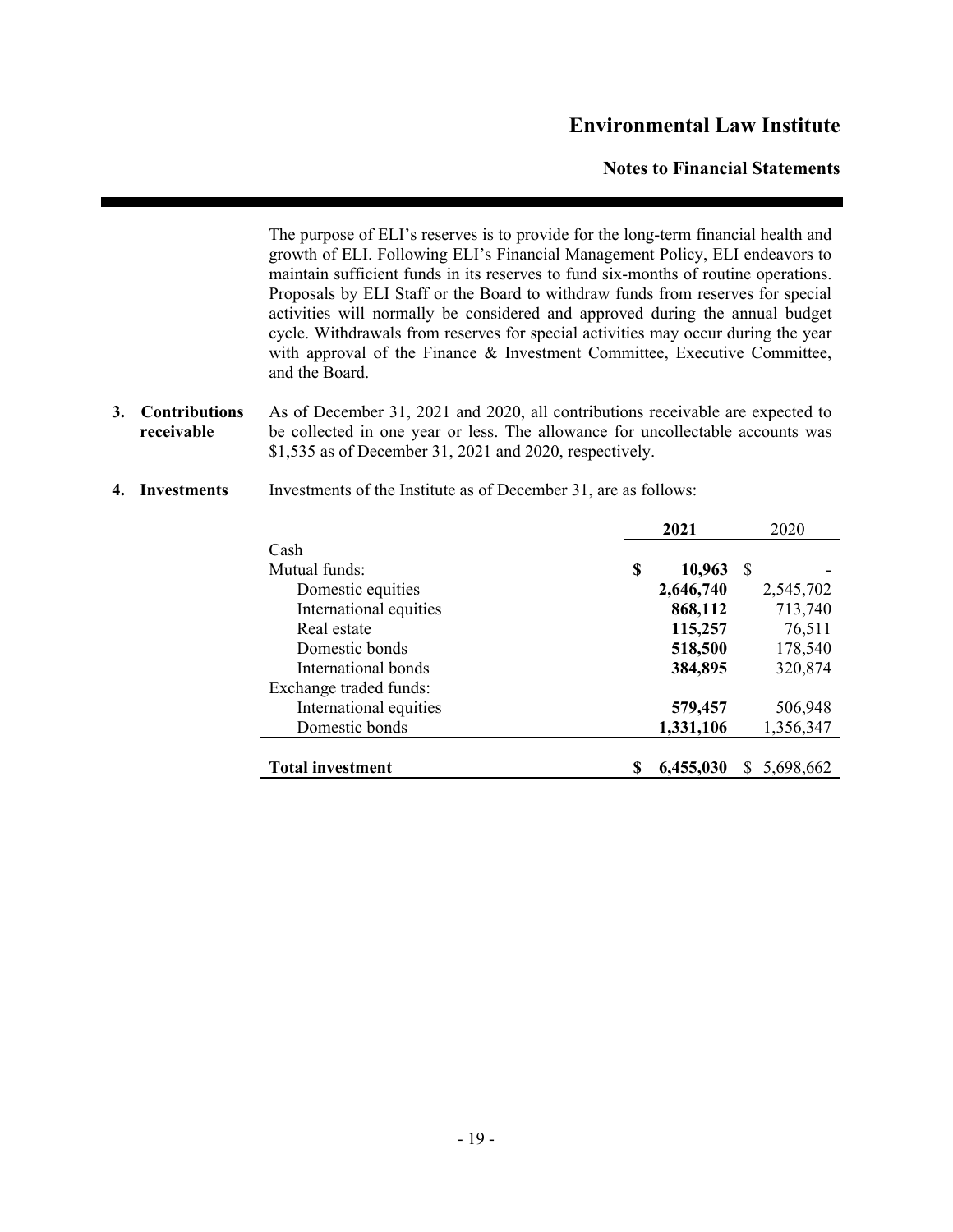### **Notes to Financial Statements**

|                                                   |    |              | <b>Fair Value Measurements Using</b> |                                                                                                 |    |                                                                  |    |                                                           |
|---------------------------------------------------|----|--------------|--------------------------------------|-------------------------------------------------------------------------------------------------|----|------------------------------------------------------------------|----|-----------------------------------------------------------|
| December 31, 2021                                 |    | <b>Total</b> |                                      | <b>Ouoted Prices in</b><br><b>Active Markets</b><br>for Identical<br><b>Assets</b><br>(Level 1) |    | Significant<br>Other<br><b>Observable</b><br>Inputs<br>(Level 2) |    | Significant<br>Unobservable<br><b>Inputs</b><br>(Level 3) |
| Mutual funds:                                     |    |              |                                      |                                                                                                 |    |                                                                  |    |                                                           |
| Domestic equities                                 | S  | 2,646,740    | \$                                   | 2,646,740                                                                                       | \$ |                                                                  | \$ |                                                           |
| International equities                            |    | 868,112      |                                      | 868,112                                                                                         |    |                                                                  |    |                                                           |
| Real estate                                       |    | 115,257      |                                      | 115,257                                                                                         |    |                                                                  |    |                                                           |
| Domestic bonds                                    |    | 518,500      |                                      | 518,500                                                                                         |    |                                                                  |    |                                                           |
| International bonds                               |    | 384,895      |                                      | 384,895                                                                                         |    |                                                                  |    |                                                           |
| Exchange traded funds:                            |    |              |                                      |                                                                                                 |    |                                                                  |    |                                                           |
| International equities                            |    | 579,457      |                                      | 579,457                                                                                         |    |                                                                  |    |                                                           |
| Domestic bonds                                    |    | 1,331,106    |                                      | 1,331,106                                                                                       |    |                                                                  |    |                                                           |
| <b>Total</b>                                      | S  | 6,444,067    | $\mathbf s$                          | 6,444,067                                                                                       | \$ |                                                                  | \$ |                                                           |
| Reconciling item (money<br>market funds and cash) |    | 10,963       |                                      | 10,963                                                                                          |    |                                                                  |    |                                                           |
| <b>Total</b>                                      | \$ | 6,455,030    | \$                                   | 6,455,030                                                                                       | \$ |                                                                  | \$ |                                                           |

**5. Fair value** Assets were recorded at fair value on a recurring basis as of December 31, based on the following level of hierarchy:

| December 31, 2020      | Total |           | <b>Ouoted Prices in</b><br><b>Active Markets</b><br>for Identical<br>Assets<br>(Level 1) |           | Significant<br>Other<br>Observable<br>Inputs<br>(Level 2) |   | Significant<br>Unobservable<br>Inputs<br>(Level 3) |  |
|------------------------|-------|-----------|------------------------------------------------------------------------------------------|-----------|-----------------------------------------------------------|---|----------------------------------------------------|--|
|                        |       |           |                                                                                          |           |                                                           |   |                                                    |  |
| Mutual funds:          |       |           |                                                                                          |           |                                                           |   |                                                    |  |
| Domestic equities      | \$    | 2,545,702 | <sup>\$</sup>                                                                            | 2,545,702 | \$                                                        |   | \$                                                 |  |
| International equities |       | 713,740   |                                                                                          | 713,740   |                                                           |   |                                                    |  |
| Real estate            |       | 76,511    |                                                                                          | 76,511    |                                                           |   |                                                    |  |
| Domestic bonds         |       | 178,540   |                                                                                          | 178,540   |                                                           |   |                                                    |  |
| International bonds    |       | 320,874   |                                                                                          | 320,874   |                                                           |   |                                                    |  |
| Exchange traded funds: |       |           |                                                                                          |           |                                                           |   |                                                    |  |
| International equities |       | 506,948   |                                                                                          | 506,948   |                                                           |   |                                                    |  |
| Domestic bonds         |       | 1,356,347 |                                                                                          | 1,356,347 |                                                           | - |                                                    |  |
|                        |       |           |                                                                                          |           |                                                           |   |                                                    |  |
| Total                  | S     | 5,698,662 | S                                                                                        | 5,698,662 | S                                                         |   | S                                                  |  |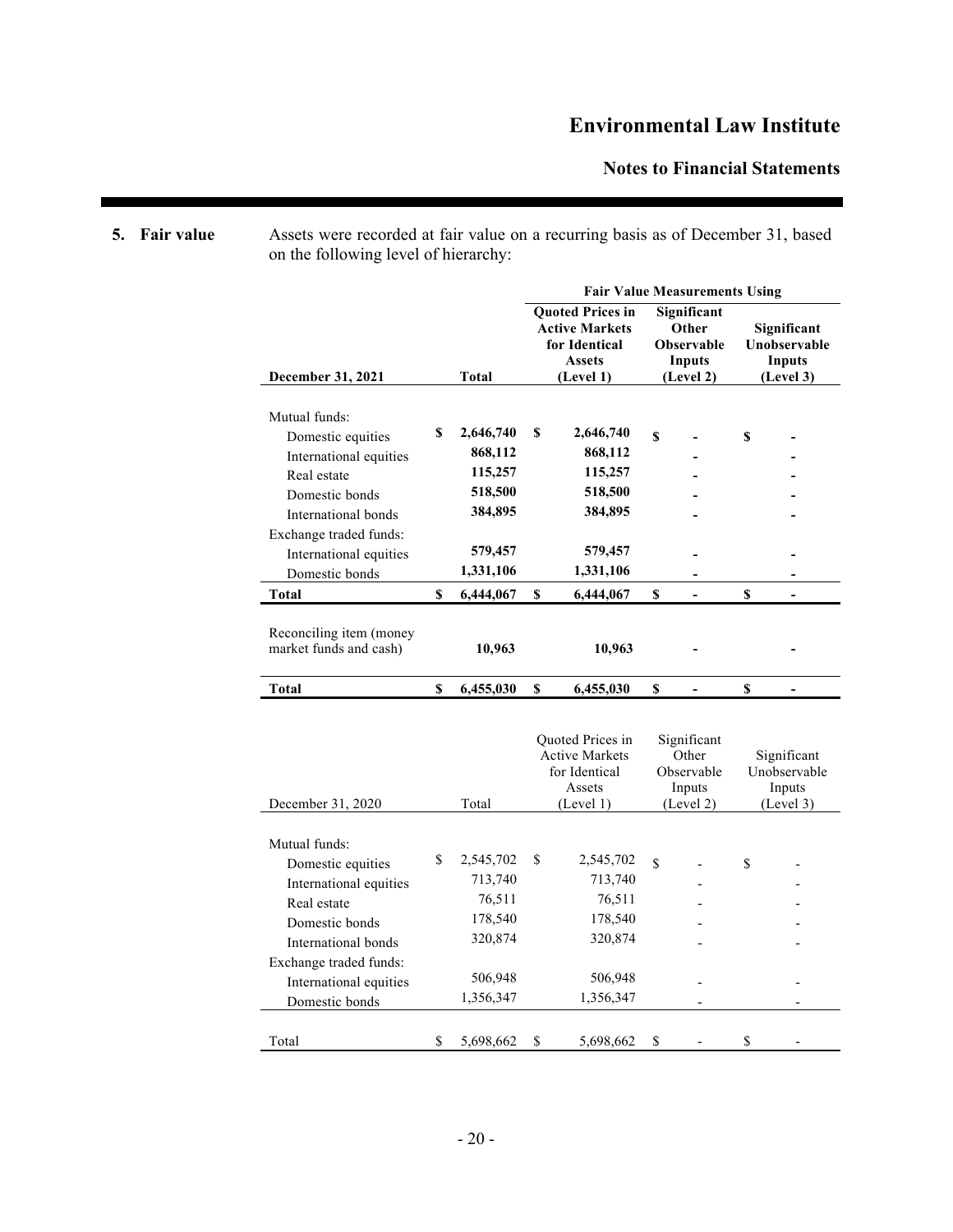#### **Notes to Financial Statements**

**6. Risks and uncertainties**  The Institute invests in various investment securities that are exposed to different risks such as interest rate, credit and market volatility risks. Due to the level of risk associated with certain securities, it is at least reasonably possible that changes in the values of investment securities will occur in the near term and such changes could materially affect ELI's account balances and amounts reported in the Statements of Financial Position.

> As a result of the spread of the coronavirus (COVID-19), the Institute has experienced disruptions to daily operations and events in moving to a remote environment. Economic uncertainties have arisen which could negatively impact contribution levels. The operations for certain services, notably seminars, boot camps, trainings, and convenings have been negatively impacted by COVID-19. Other financial impacts could occur though such potential impacts are unknown at this time.

**7. Net assets with donor restrictions**  Net assets with donor restrictions are available for the following purposes as of December 31:

| 1 0901 10010119 |                                             | 2021 |         | 2020 |                                        |  |
|-----------------|---------------------------------------------|------|---------|------|----------------------------------------|--|
|                 | Research activities<br>Time restricted only |      | 129,331 |      | $1,734,111 \quad $1,630,568$<br>72,041 |  |
|                 | Total                                       |      |         |      | 1,863,442 $\frac{1}{2}$ 1,702,609      |  |

**8. Contributed resources and services**  The Institute received contributions of labor with a fair value of \$730,416 and \$405,936 in the years ended December 31, 2021 and 2020, respectively. Contributed services are recognized when services require specialized skills, are performed by individuals who possess those skills, and the Institute would typically need to pay for them. During 2021 and 2020, labor valued at \$721,764 and \$402,747, respectively, related to the Institute's core programs was allocated to program expenses. The remaining donated labor included \$8,652 and \$3,189 for the years ended December 31, 2021 and 2020, respectively, which was allocated to management and general expense.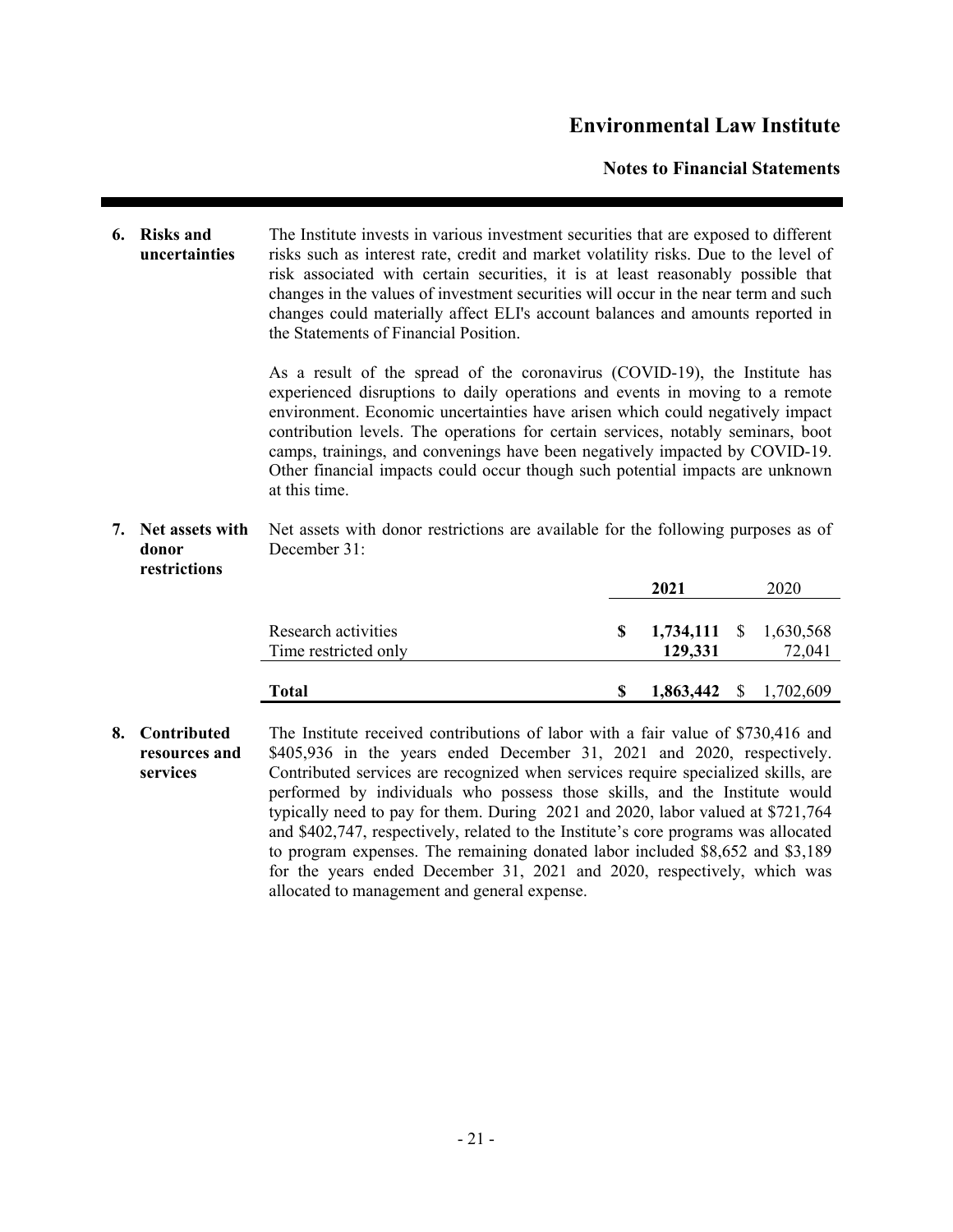#### **Notes to Financial Statements**

**9. PPP loan** In April 2020, the Institute was granted a \$847,500 loan under the Paycheck Protection Program ("PPP") administered by a Small Business Administration ("SBA") approved partner. The loan was uncollateralized and was fully guaranteed by the Federal government. The Institute initially recorded the loan as a refundable advance and subsequently recognized grant revenue in accordance with guidance for conditional contributions; that is, once the measurable performance or other barrier and right of return of the PPP loan no longer existed. The Institute applied for forgiveness and recognized \$847,500 as contribution revenue on the Statements of Activities and Changes in Net Assets for the year ended December 31, 2020. The Institute received notification of their loan forgiveness from the SBA on June 15, 2021.

> In January 2021, the Institute was granted a \$745,000 loan under the Paycheck Protection Program ("PPP") administered by a Small Business Administration ("SBA") approved partner. The loan was uncollateralized and was fully guaranteed by the Federal government. The Institute initially recorded the loan as a refundable advance and subsequently recognized grant revenue in accordance with guidance for conditional contributions; that is, once the measurable performance or other barrier and right of return of the PPP loan no longer existed. The Institute applied for forgiveness and recognized \$745,000 as contribution revenue on the Statements of Activities and Changes in Net Assets for the year ended December 31, 2021. The Institute received notification of their loan forgiveness from the SBA on November 2, 2021.

**10. Operating lease**  In September 2014, the Institute entered into an operating lease agreement for new office space in Washington D.C. The lease term started in December 2014 and was to expire in February 2025 with a renewal option to extend the term of the lease. In December 2019, this lease was renewed and extended through February 2030. The lease provides for fixed annual increases during the lease term as well as a rent abatement.

Future minimum lease payments under the lease are as follows:

| Years Ending December 31: | Amount          |  |  |  |  |
|---------------------------|-----------------|--|--|--|--|
|                           |                 |  |  |  |  |
| 2022                      | 478,926<br>\$   |  |  |  |  |
| 2023                      | 489,702         |  |  |  |  |
| 2024                      | 500,721         |  |  |  |  |
| 2025                      | 511,987         |  |  |  |  |
| 2026                      | 523,506         |  |  |  |  |
| Thereafter                | 1,735,877       |  |  |  |  |
|                           |                 |  |  |  |  |
| <b>Total</b>              | 4,240,719<br>\$ |  |  |  |  |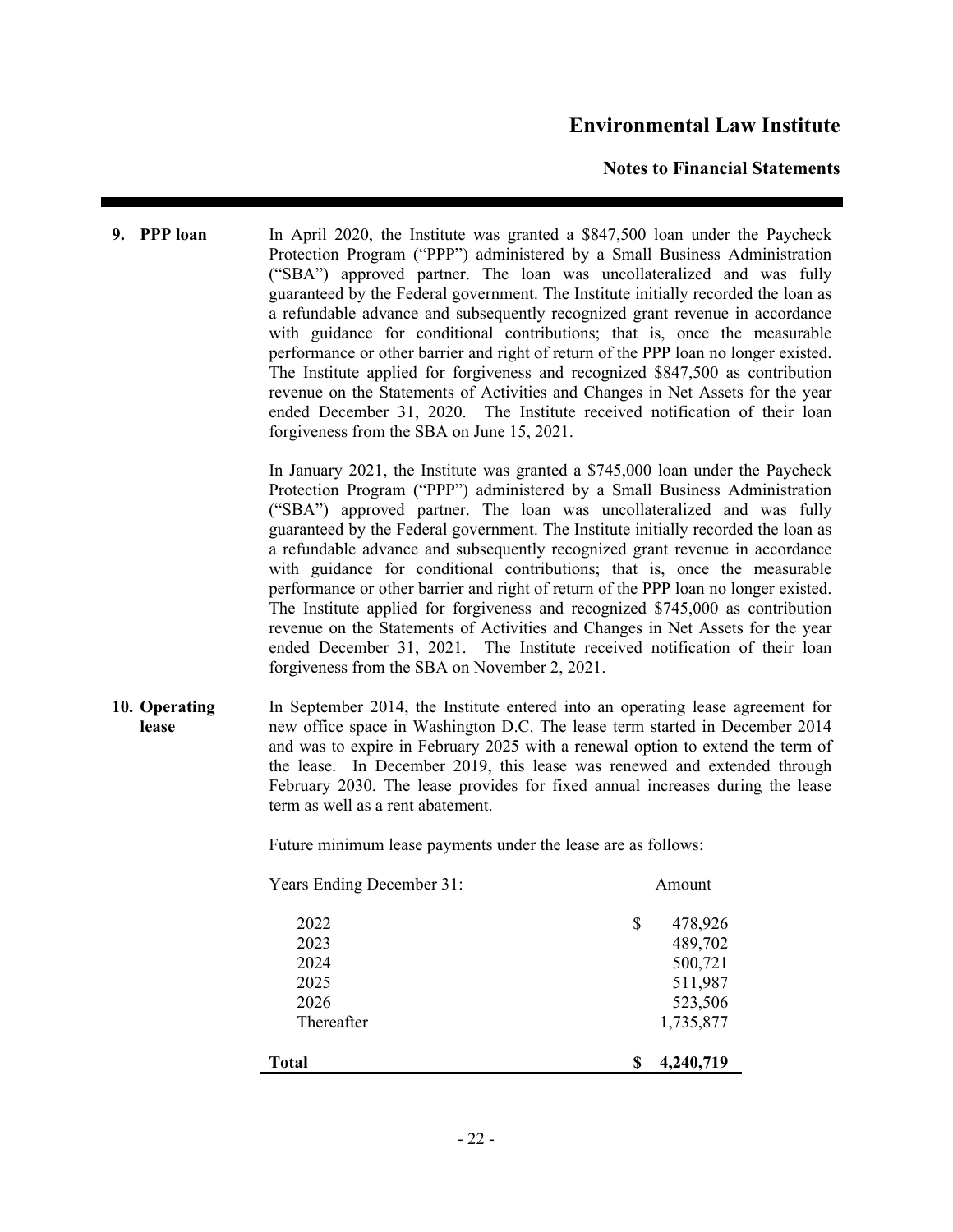#### **Notes to Financial Statements**

Rent expense under the operating leases for the years ended December 31, 2021 and 2020 was \$382,563 and \$370,398, respectively.

**11. Pension plan** The Institute has an Internal Revenue Code Section 403(b) pension plan covering substantially all employees. The Institute matches employees' contributions in an amount equal to the greater of 100% of each employee's annual contribution up to \$2,000, or the first 2.5% of compensation. The Institute's contributions were \$103.204 and \$99,733 for the years ended December 31, 2021 and 2020, respectively.

> The Institute has a nonqualified deferred compensation plan ("457(b) Plan") for members of management. A deferred compensation liability representing employee contributions is included in the accompanying Statements of Financial Position. The assets held for the plan are generally distributed upon termination of employment and until that time, remain subject to the claims of Institute's general creditors. The Institute made no employer contributions to the 457(b) Plan during the years ended December 31, 2021 and 2020.

- 12. Direct costs **Included in fundraising expenses are the direct costs of the Institute's annual** dinner which were \$99,862 and \$0 for the years ended December 31, 2021 and 2020, respectively.
- **13. Related party transactions**  Members of the Institute's Board of Directors contributed \$292,807 and \$310,133 during the years ended December 31, 2021 and 2020. During 2021 and 2020, an ELI employee's spouse provided consulting services totaling \$55,501 and \$16,648 to the Institute, respectively.
- **14. Indirect cost recovery**  The Institute receives cost-based grants from agencies of the United States government. Such grants are subject to audit under the provisions of 2 CFR 200. The ultimate determination of amounts received under the United States government grants is based upon the allowance of costs reported to and accepted by the United States government.

Billings under these cost-based government grants are calculated using provisional rates which permit recovery of indirect costs. These rates could be subject to audit by the government agencies. The determination of the final indirect cost rates is also determined by the government agency. The final rates, if different from the provisional rates, may create a receivable or a liability.